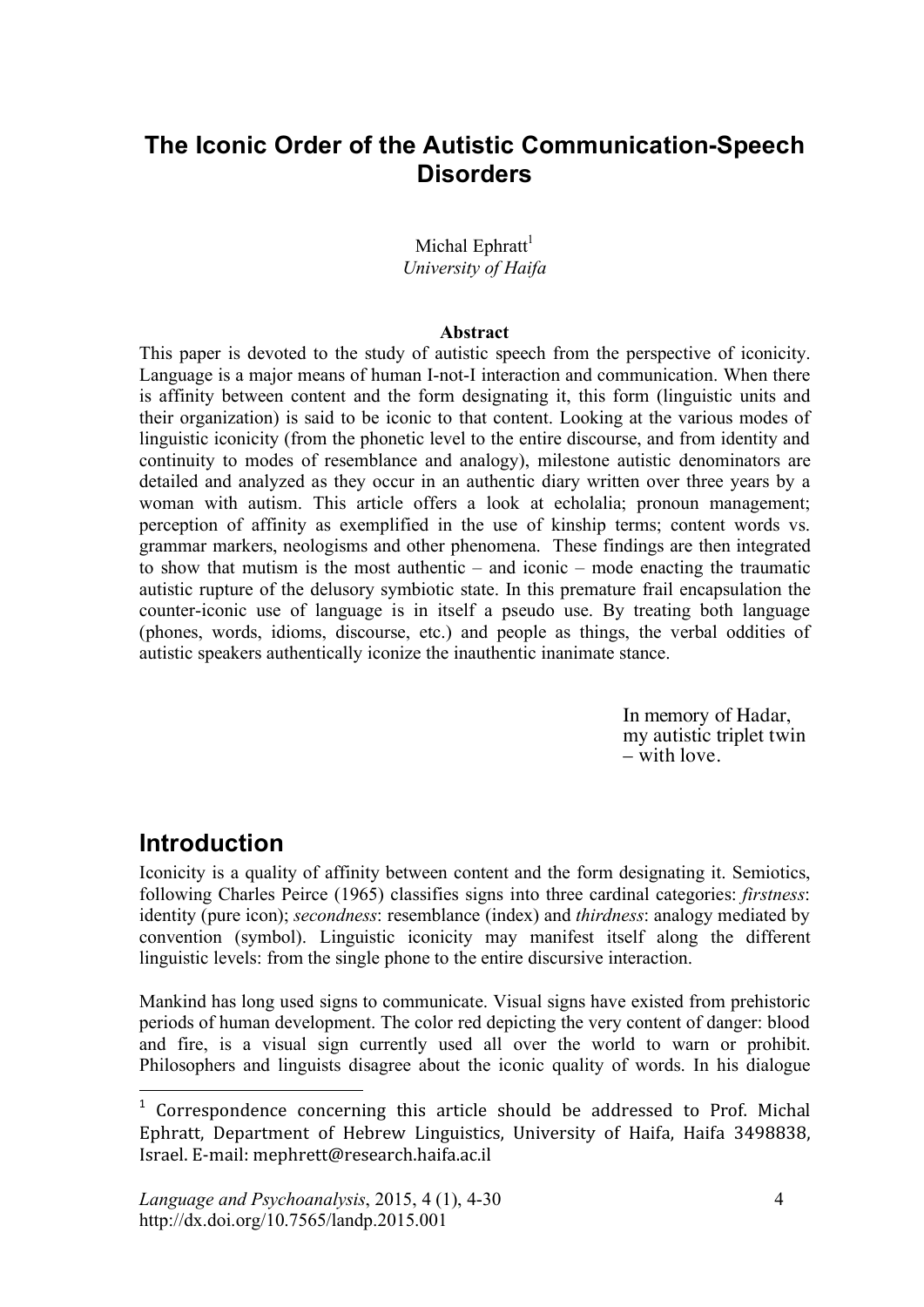"Cratylus" Plato presented two opposing approaches: one claiming that the relations between the signifiers (phonetic strings) and the content they denote are arbitrary and conventionally determined (in every language and in each era); the other arguing for a necessary, and hence natural, intrinsic affinity between the content and the particular signifier denoting it. Onomatopoeia – mimicking the sound produced by an object in the real world by using the sound system (phonemes) of a language (signifiers) to denote that referent (such as "cock" or "bottle") – employs phonetic acoustic iconicity (image). A different kind of iconicity (diagram) operates with resemblance of characteristic features or qualities, such as the parallel between the syntactic ordering of words and of constituents in a sentence and the temporal or thematic sequence of the events in reality described by those words or sentences.

Following Frances Tustin (1992, p. 9), the term 'autism' covers "a specific spectrum of disorders in which there is an absence of human relationships and gross impoverishment of mental and emotional life". These impairments, she argues, result from "the blocking of awareness by an early aberrant development of autistic procedures". Lacking clear neurobiological markers autistic spectrum disorder (ASD) are necessarily described in behavioral terms (Lord & Spence, 2006, p. 2; DSM-V, 2013, pp. 50-59). Language – present or absent – plays a central role in the behavior, diagnosis and assessment, as well as in the treatment of individuals with  $ASD<sup>2</sup>$ .

Considering the various modes of linguistic iconicity (from the phonetic level to the entire discourse, and from identity to different modes of resemblance and analogy: secondness and thirdness) the emergence of autistic etiology in autistic speech is outlined. This article offers a detailed look at different types of echolalia; pronoun management (especially regarding I-not-I); perception of affinity as exemplified in the use of kinship terms, and content words vs. grammar markers reflecting soft vs. hard.

*Language and Psychoanalysis*, 2015, 4 (1), 4-30 http://dx.doi.org/10.7565/landp.2015.001 5  $\overline{a}$ <sup>2</sup> Kasher and Meilijson's deliberate decision to restrict their paper "Autism and Pragmatics of Language" (1996) to the reduction of the autistic core impairments to terms of the knowledge required for the various pragmatic categories as they surface in the utterances produced by autistic speakers, irrespective of the autistic etiology,
results
in
a
 seemingly
 correspondence
 between
 their
 description
and
 the autistic denominators listed in the DSM-V. Nevertheless, the objective of the DSM being a diagnostic tool is to establish the set of externally perceived symptoms, and so it is not expected to engage in issues such as etiology and causes; Kasher and Meilijson's decision seems unjust. Due to space limit, we are unable to refer to their specific
arguments.
We
suffice
here
expressing
our
hope
that
the
current
discussion, integrating
 psychoanalytic
 conceptualization
 with
 linguistic
 tools
 will
 make apparent the necessity to tie linguistic observations concerning autistic linguistic behaviour with clinical conceptualization. Doing so shows that what surfaces as pragmatic
 oddities,
are
 not,
as
Kasher
and
Meilijson
argue
mental
representations shortcomings and matters to do with knowledge and skills, but the iconic manifestations of the autistic separation-individuation state and trauma. Pragmatics viewed,
 following
Kasher
and
Meilijson,
"as
the
linguistic
conditions
of
appropriate use of sentences in context", these oddities seen from the autistic ruptured context turn out to be not only the most appropriate but iconically imaging that state.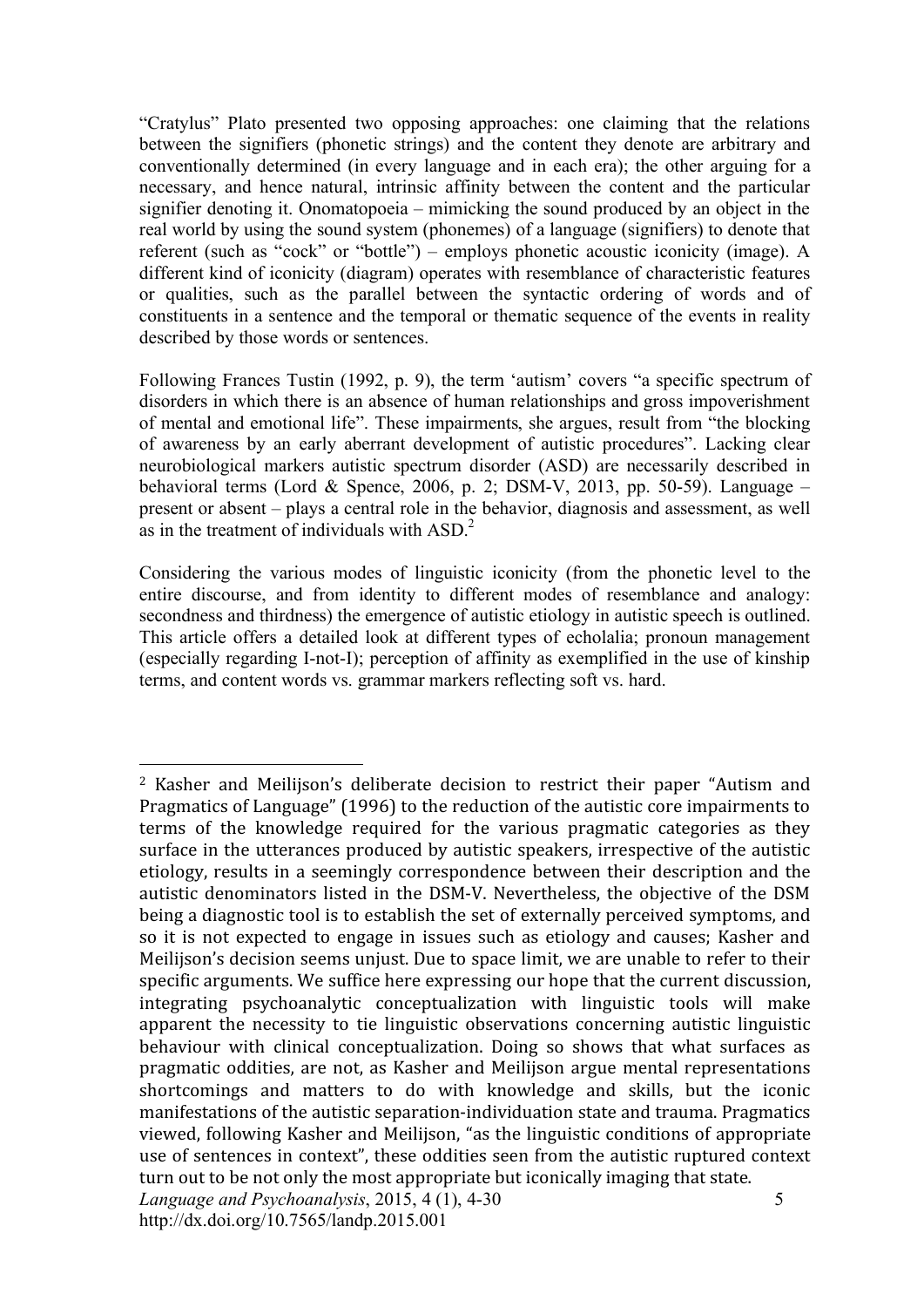# **Methodology**

### *Data*

The empirical data for the study comes from an authentic handwritten diary and a few letters written between 1991 and 1998 by Hadar Ephratt, supported by my intimate and firm familiarity with her oral style. Hadar (1956-1998), after on- going withdrawal since the age of two, was finally diagnosed with autism at the age of  $six$ <sup>3</sup>. She lived her entire adult life in a hostel (Beit-Ganim residence for independent adults with autism in Jerusalem) and worked at Meital (sheltered occupational center for persons with autism). Hadar turned to the diary – notebooks as well as occasional loose sheets of paper – at work and at home, particularly in the last three years of her life when she was coping with breast cancer. The diary consists of hundreds of pages covered in a childishly large handwriting (see below Illustration 1), the graphemes do not accord with the conventional spelling of the words: rather both spelling and spacing follow the sound of speech. The material is authentic: not only isn't it edited (by Hadar or others)<sup>4</sup> but also, her diary style, lacking register competence<sup>5</sup> – in flow, grammar and wording – is identical to her oral (spoken) style (see note 16 below concerning the letters). There are no punctuation marks throughout, except for a full stop at the conclusion of each entry – narrative chunk  $-$  stating "*zehu*". (that's it.).<sup>6</sup>

## *Qualitative Analysis*

 $\overline{a}$ 

Mapping excerpts of autistic speech onto iconic qualities of the autistic etiology, involves three facets: language, iconicity and autism. The next section (pp. 7-24) presents and locally analyses the findings from the data, classified according to the degree of iconicity between the specific documented autistic speech (text) and the micro autistic signifiers and states (outlined, e.g., in DSM-V, 2013, pp. 50-59). After that (see pp. 24-27) we synthesize the above groupings and analysis into an integrated picture of the autistic etiology as studied and described in the literature.

<sup>&</sup>lt;sup>3</sup> Hadassa Lascar Institute in Jerusalem. Though autism was described (by Kanner) back
in
1943
and
by
Asperger
in
1944,
it
entered
the
DSM
only
in
1980
(DSM‐III).
In 1962
the
assessment
of
autism
was
quite
new
among
Israeli
professionals
(see
e.g., Davidovitch et al., 2013), hindering diagnosis especially in cases such as Hadar's, whose autism was veiled by substantial vocabulary and high cognitive capabilities (see
Kanner,
1943
and
Asperger,
1944).

<sup>&</sup>lt;sup>4</sup> Editing is a serious obstacle when attempting to utilize published diaries for the study of the language of autistic persons (see e.g., Sellin Birger, 1993 [1994]).

<sup>&</sup>lt;sup>5</sup> Register competence is the ability to select between various styles (lexicon and grammar) according to the purpose of communication (diary, letter, the intimacy between
the
interlocutors
(formal,
informal)
and
the
medium
(such
as
written,
oral, face-to-face or mediated). This lack of register competence might be a case secondary to the autistic state, e.g., resulting from matters to do with tuition, knowledge
and
learned
skills.
Not
directly
originating
from
the
autistic
state
this
too fails to count as support for Kasher and Meilijson's (1996) arguments - see note 2 above.

*Language and Psychoanalysis*, 2015, 4 (1), 4-30 <sup>6</sup> For
notation
and
translation,
see
note
9
below.

http://dx.doi.org/10.7565/landp.2015.001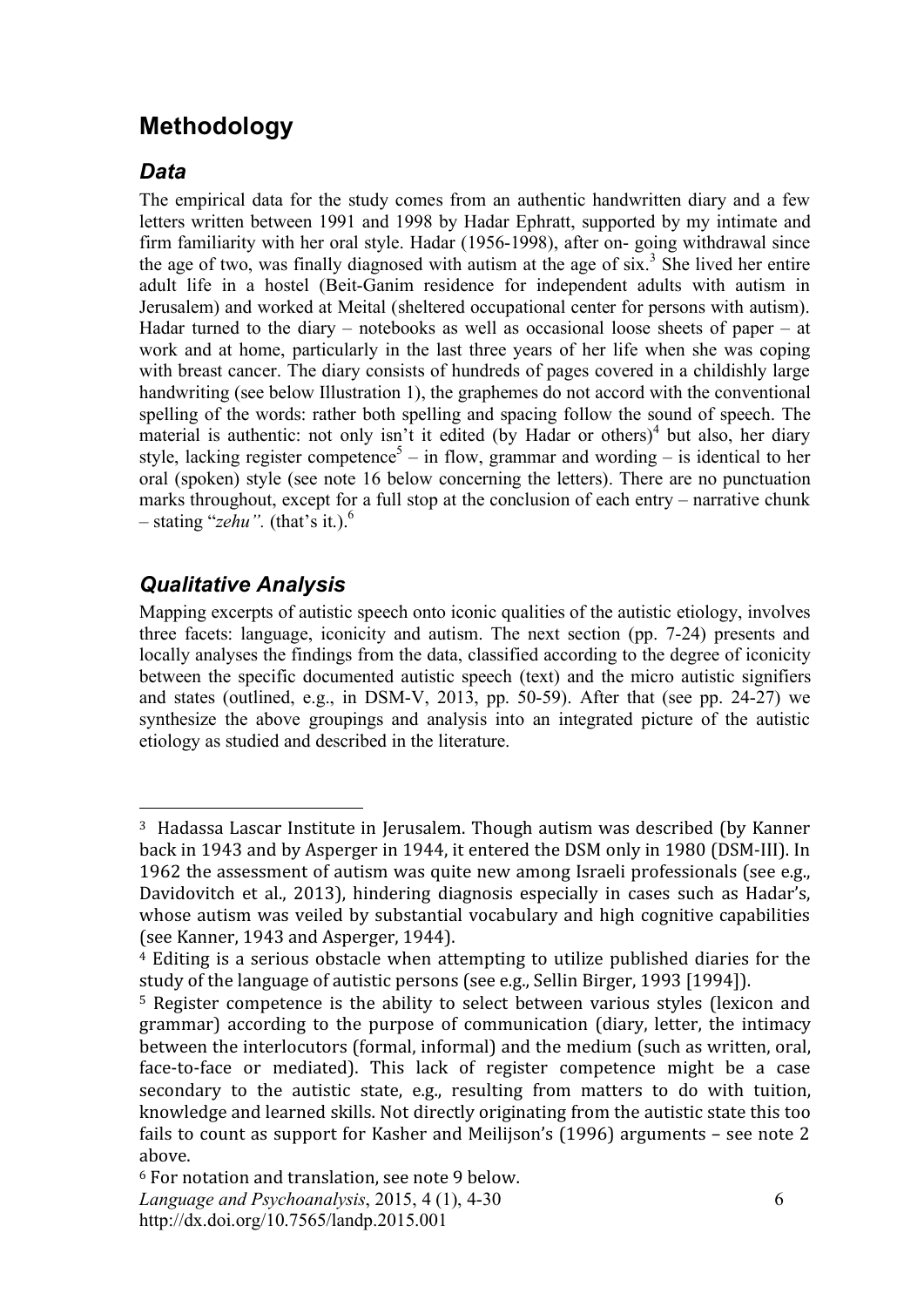# **Analysis of the Linguistic Iconicity of Autistic Speech**

One of the milestone denominators of autistic objects is their odd use, a use unlike their common or original function (Kanner, 1973, p. 246; Asperger, 1944, p. 81; Tustin, 1992, p. 5; Amir, 2014, p. 70, see excerpt [14] below, and the quote from Bosch (1970, p. 93) following excerpt [21]). It is, then, not surprising that autistic speech too shows similar peculiarities. Language as a mode of interaction necessitates three elements: two interactants and a need. This is how Amir opens her book *Cleft Tongue: The Language of Psychic Structures*:

Language is first and foremost a depressive achievement involving both the concession of what cannot be articulated – and the giving up of the symbiosis with the other by acknowledging him or her as a distinct subject. Indeed, acknowledging separation is simultaneously the driving motivation to speak as well as an essential condition for establishing language (2014, p. 1, see also Tustin, 1992, pp. 78-80).

The infant, then acquires and integrates language while it becomes differentiated as a separate self. This separation, which takes place at the formative age between 2 and 3 (referred to as "the Oedipus complex" or by "the introduction to the parental order"), makes absences apparent, thus motivating the call to the other (see Amir, 2014, pp. 1-30; Bosch, 1970, pp. 85-87).

## *Autistic Muteness as Pure Icon*

Autism – when the route of I-not-I differentiation is prematurely cut – surpluses language altogether. Individuals with autism, who do not speak, iconically, reflect *as such* the autistic state of being. This iconic mode of reflection lacks the necessary two-fold quality of a sign: separate and independent content (referent, the 'what') and form (signifier, 'how'). In the absence of separation between form  $(psychic$  mutism)<sup>7</sup> and content (confused immature separation, and with no integrated self, which is thus cut-off from the experience of absence and needs) autistic mutism does not *signify* the autistic state but *is* the autistic state per se. Peirce's pure iconicity (firstness), being undifferentiated (such as the a feeling), does not constitute a sign (1965, 2.92; 2.276; 3.1). Autistic mutism is not a form the person with autism uses to communicate her state (by way of the content) – it is one and the same with that state.

## *Autistic Speech as Iconic Imaging of the Autistic State*

Since it is a systematic convention of signification, language falls outside Peirce's pure icon (firstness). When iconic, language signs can only result in iconic signs of secondness

*Language and Psychoanalysis*, 2015, 4 (1), 4-30 http://dx.doi.org/10.7565/landp.2015.001

<sup>&</sup>lt;sup>7</sup> As DSM-V (2013, p. 51 E) and scholars point out organic or cognitive impairments must
first
be
ruled
out.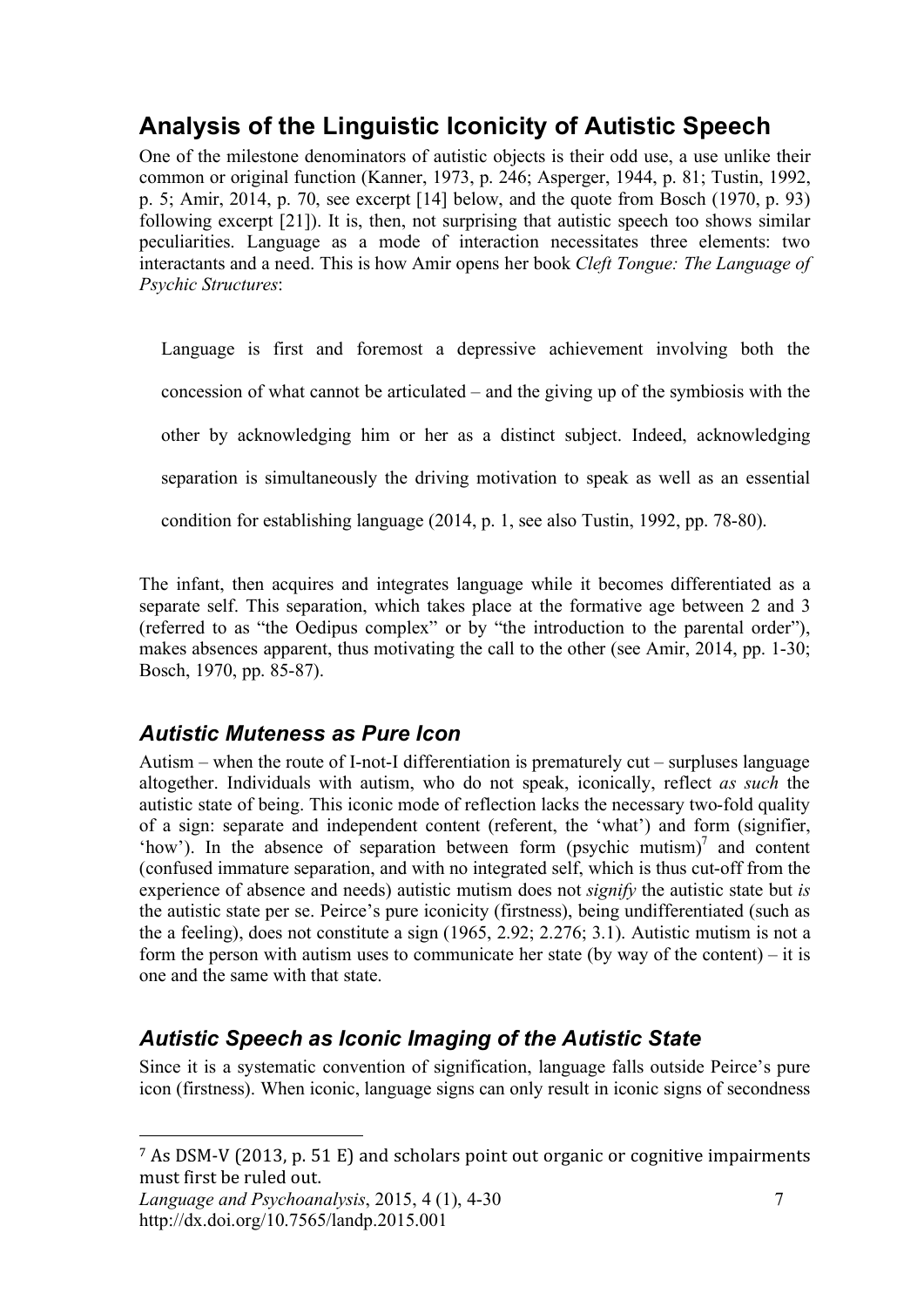and thirdness.<sup>8</sup> The *muteness* of the person with autism is not only a symptom, which belongs according to Peirce in the category of indices, i.e., "a sign which signifies its object solely by virtue of being really connected with it" (1965, Book 3, p. 211, Book 2, p. 179) but a pure icon of the autistic state of being, while autistic *speech* – the object of our investigation – is counter-iconic. Kanner (1943, p. 243) argues that as far as the communicative functions of speech are concerned, there is no fundamental difference between a speaking person with autism and a mute person. We now investigate the semiotic relations holding between the autistic states and the selected typical linguistic behaviors emerging in autistic speech: our first sub-section focuses on echolalia (pp. 8- 10); we then focus on similarity (pp. 10-20) and conclude looking at analogy (pp. 20-24).

### **The iconic qualities of echolalia**

Among "[r]estricted, repetitive patterns of behavior, interests, or activities" the DSM-V (2013, p. 50) specifies as DSM denominators "[s]tereotyped or repetitive […] use of objects, or speech (e.g., simple motor stereotypies, lining up toys or flipping objects, echolalia, idiosyncratic phrases)" as well as "[i]nsistence on sameness, inflexible adherence to routines, or ritualized patterns of verbal or nonverbal behavior".

In essence, echolalia – immediate or delayed echoing of speech (others' or one's own words or phrases) – conceptually covers all the verbal behaviors outlined in the above quote from the DSM. The surface outcome is thus one and the same.

Manifest in speech (verbal-linguistic signs) echolalia does not seem to fit with Peirce's pure icon. Despite the speaking-autistic person's diffuse separateness and disintegrated self (depriving her of the two conditions motivating communication and speech) she does speak, mostly using conventional words and phrases. Further examination of the verbal phenomena listed in the DSM under echolalia, shows that it should be considered as being situated in between symptomatic – index, i.e., associated by contiguity, and –on the other hand - verbal sign which iconically images the autistic states (secondness) or is analogous to them (thirdness).

Reading through hundreds of pages of Hadar's diary, echolalia is prominent: it forms the macro raison d'être of writing the diary and from there on reaches down to the lexical micro level. As she disclosed in the diary it served as a medium for the reproduction of particular texts/narratives over and over again. These pages were not written with a reader (herself or others) in mind. Their writing served the same local and immediate function as any other repetition, such as rocking back and forth on the chair (see the DSM list cited above): soothing and reassuring through repetition. Clearly to this end the semiotic quality of language, namely the communicative use of the signs to convey (to the not-I) content via form is irrelevant.

<sup>&</sup>lt;sup>8</sup> Physiologically derived sounds, and thus not meant to communicate (they are not a cry
 for
 help),
 genuine
 exclamation
 words,
 are
according
 to
 Peirce's
 categorization indexes integrated into the lexicon as linguistic elements. "Ouch", an authentic pain cry,
 is
 a
 canonical
 example:
 rather
 than
 a
 sign (onomatopoeic
 or
 otherwise) denoting trouble, it is distress as such. Being a sound produced by opening the mouth wide to instantly inhale oxygen for the distressed body, it is a symptom (associated
by
contiguity,
and
not
by
resemblance
with
its
object).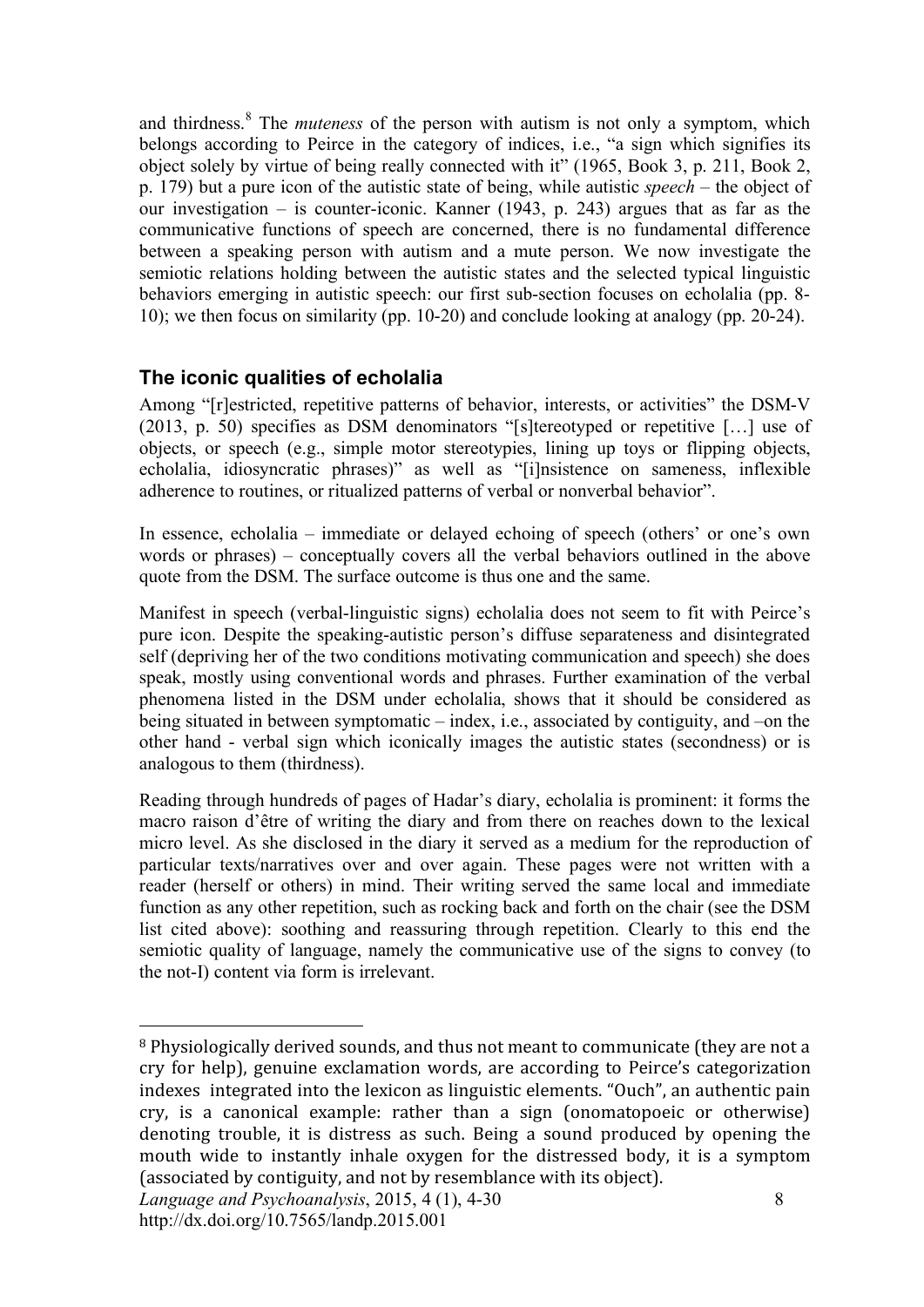Excerpt [1] illuminates the characteristic echolalia:

[1] *kaasher hayiti Gan Olami* […] *asu li et ha-shkiat dam ha-dkira ba b-tor haftaa az oto zman Miryam ha-ozeret natna cvitat xiba b-taut baxiti shfoferet mayonez bayit im gag adom*<sup>9</sup>

Gloss:<sup>10</sup> When [I] was (ps. 1p sg.)  $_{\{\text{in}\}}$  Olami Kindergarten [...] did (subjectless 3p pl. imprs., =gave me) the blood sedimentation test $_{(1)}$  the puncture came as [a] surprise $_{(2)}$ then same time Miryam the cleaning lady gave (omission of syntactic object: herself as recipient) [an] affectionate pinch by mistake<sub>{{1}</sub> [I] cried (ps. 1p sg.)<sub>{{1}</sub><sup>{"}</sup>mayonnaise tube<sub>{\dota}</sub> [a] house/home with [a] red roof<sub>{1}</sub> .} 11

As apparent, not only were the fixed, stuck-together, idiosyncratic compounds "mayonnaise tube" and "[a] house/home with a red roof" unrelated to each other, they were also unrelated to the specific context. In stressful situations or when Hadar deliberately tensed herself, she produced them for the sake of repetition. As a ritualized verbal pattern (detached of any lexical meaning) this example of echolalia constitutes not only a symptom (form connected with object by cause and effect relations) but also a pure icon (associated by identity – lack of separation) of the autistic state.

As indicated in DSM-V, echolalic ritualized verbal patterns are a subclass of other (nonverbal) ritualized patterns. As is the case here, such verbal patterns may initially have been created by the autistic speaker, but by ritualizing them the option of a new production is blocked (see also Amir, 2014, pp. 76-90). Moreover, the autistic state of detachment from the experience of self makes the issue of source – whether it is the speaker's own text; idiomatic literary language, or someone else's regular (nonpathological) speech – immaterial. Accordingly, the person with autism experiences the repetition of her own speech in the same way as she experiences observing her own photos (see [7] below). As it is an external retrieval of ready-made speech, echolalia contrasts with spontaneously generated speech. Such stereotyped speech is external to the unique situation and context.

This brings us to echolalia not as a pure icon but as a diagram (secondness) in which the repetitive quality of the linguistic signifiers iconically resembles their referents (contents).

<sup>&</sup>lt;sup>9</sup> For each excerpt, a broad transliteration of the Hebrew text is followed by an English glossary equivalent of the idiosyncratic content and form. Inevitably, the gloss
 appears
 as
 ungrammatical,
 incomplete
 or
 otherwise
 deficient
 odd
 sentences (see
 note
 4 above).
 For
 convenience,
 proper
 names
 are
 capitalized
 in
 the transliteration.

<sup>&</sup>lt;sup>10</sup> Gloss notations: round brackets are reserved for additional grammatical information; square brackets are used to list linguistic elements implicit in the Hebrew grammar but explicit in English. For clarity essential punctuation marks, prepositions
and
conjunctions
were
added
in
curled
brackets.

Abbreviations
of
grammatical
information
(mainly
regarding
inflection):
first
person  $= 1$ p; second person  $= 2$ p; third person  $= 3$ p; past  $=$  ps.; participle  $=$  prtc.; future  $=$  ft.; impersonal (neuter) = imprs.; singular – sg.; plural = pl.; masculine = ms. and feminine = fm.

<sup>&</sup>lt;sup>11</sup> On the significance of these events, see pp. 20-22 below.

*Language and Psychoanalysis*, 2015, 4 (1), 4-30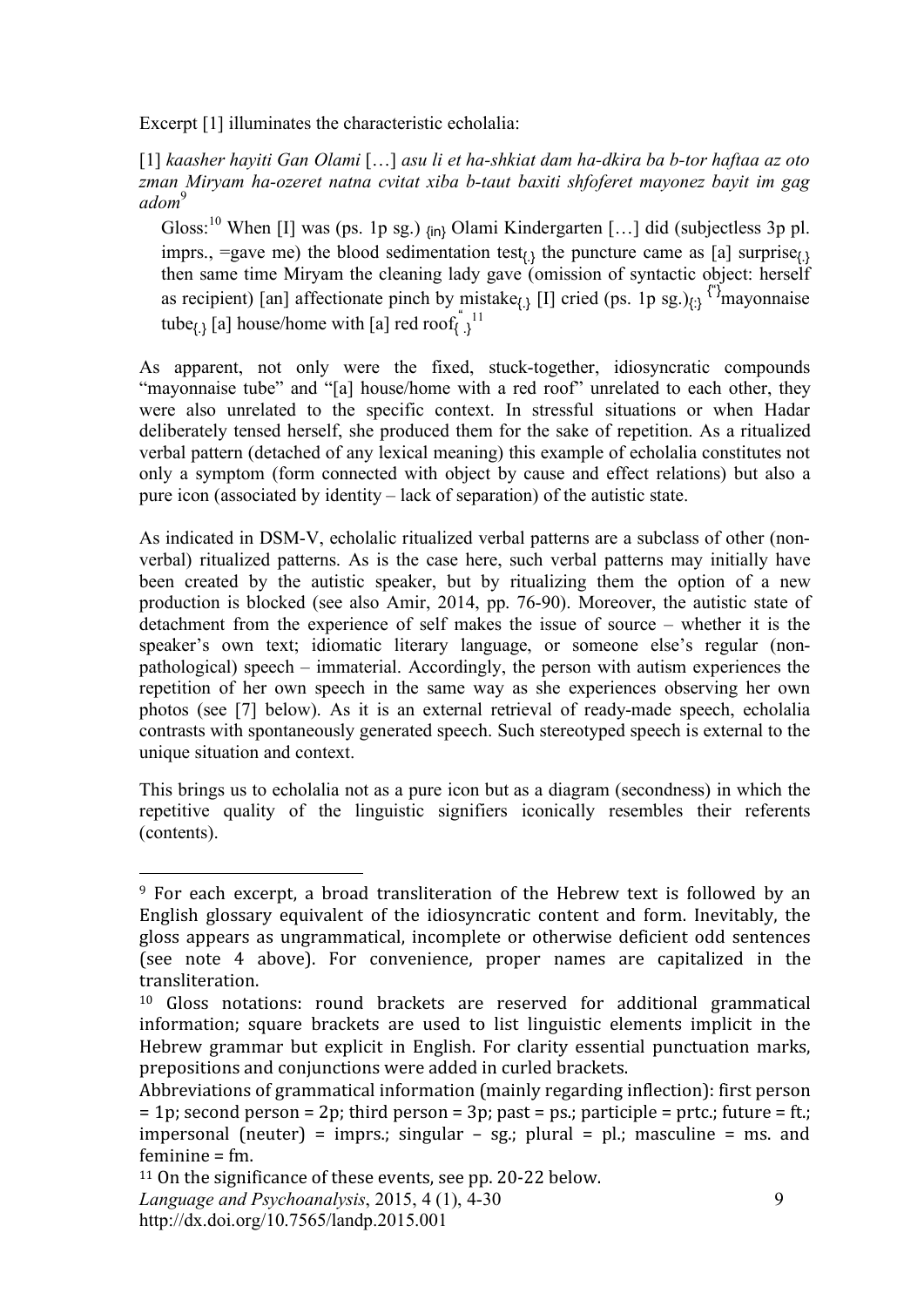A phenomenon typically associated with autistic echolalia involves self designation. As detailed below (see pp. 10-16) not all forms and incidents of shifted pronominal deixis should be attributed to echolalia. Still, some incidents of the use of second person pronoun to designate oneself clearly originate in echolalia. Such is Hadar's invariable use of an enclitic second person suffix when she tells of harmful or negative incidents resulting from (deliberate or uncontrolled) deeds in which she has been the agent. She then uses formulaic Hebrew collocations such as "*ole lak al ha-acabim*" (E: gets on your nerves, see [9] below); "*biglalek*" (E: owing to you) and "*lo letaamek*" (E: not to your taste) – all in the second person, as if replicating the negative comments she received (in response to her reprehensible deeds) but without adjusting perspectives to herself as the thematic object, which would require grammatical first person.

#### **Secondness**

Peirce's secondness consists of signs in which form resembles content but is not identical with it. Such resemblance could be similarity between the signifier and the referent, or similarity between significant features of the form and qualities of the referent. Secondness is exemplified here by the autistic iconic use of person pronouns and markers (I not-I, pp. 10-16 below) and content words vs. procedural (structural) grammar markers (soft vs. hard relations, pp. 16-18 below).

#### **Modes of designating oneself which iconically image the autistic state**

As mentioned a key verbal behavior associated with autism is the "use of 'you' when referring to self" (see DSM-V, 2013, p. 54).

Communication and the use of language in general, and the symbolic (non-echolalic, see above) use of the pronoun "I" – referring to self, the first person speaker in particular necessitates an internal notion of self, yielding differentiation between I and not-I. In view of the process of intrapsychic development, it is no coincidence that in normal language acquisition infants master this faculty around the formative age of 30 months (see e.g., Bosch, 1970, p. 109; Cruttenden, 1977; Clark, 1978; Berman, 1985, pp. 273, 303-308). First person pronoun markers are unique in that in any possible normal-natural context (excluding artificial situations such as an actor on stage, or when one quotes direct speech) it is only the individual speaker who can use first person pronouns and markers, and when doing so she necessarily refers to herself. In contrast with second, third and impersonal pronouns (such as "you" "she", "we" or zero  $[0]$ ) no two speakers can use "I" (or "me", "mine") to designate one and the same person. This is why the appropriate use of "I" cannot be grasped and learned by rote mimic. The infant does not hear "I" referring to itself. Apart from integrated self, separation and grammatical competence, the successful acquisition of first person markers requires flexibility supported by play and inference.

Bosch (1970) points out that (what he terms) the confusion of personal pronouns in autistic language is consistent and regular (by no means random), springing, according to him, from the autistic etiology and state. Contrary to typically developing infants' initially mixed use of pronouns, autistic speakers do not only persist in this behavior but also, as Bosch pointed out, stick to a replacement of "you" for "I" but not the reverse (see e.g., Tustin, 1992, p. 54).

*Language and Psychoanalysis*, 2015, 4 (1), 4-30 http://dx.doi.org/10.7565/landp.2015.001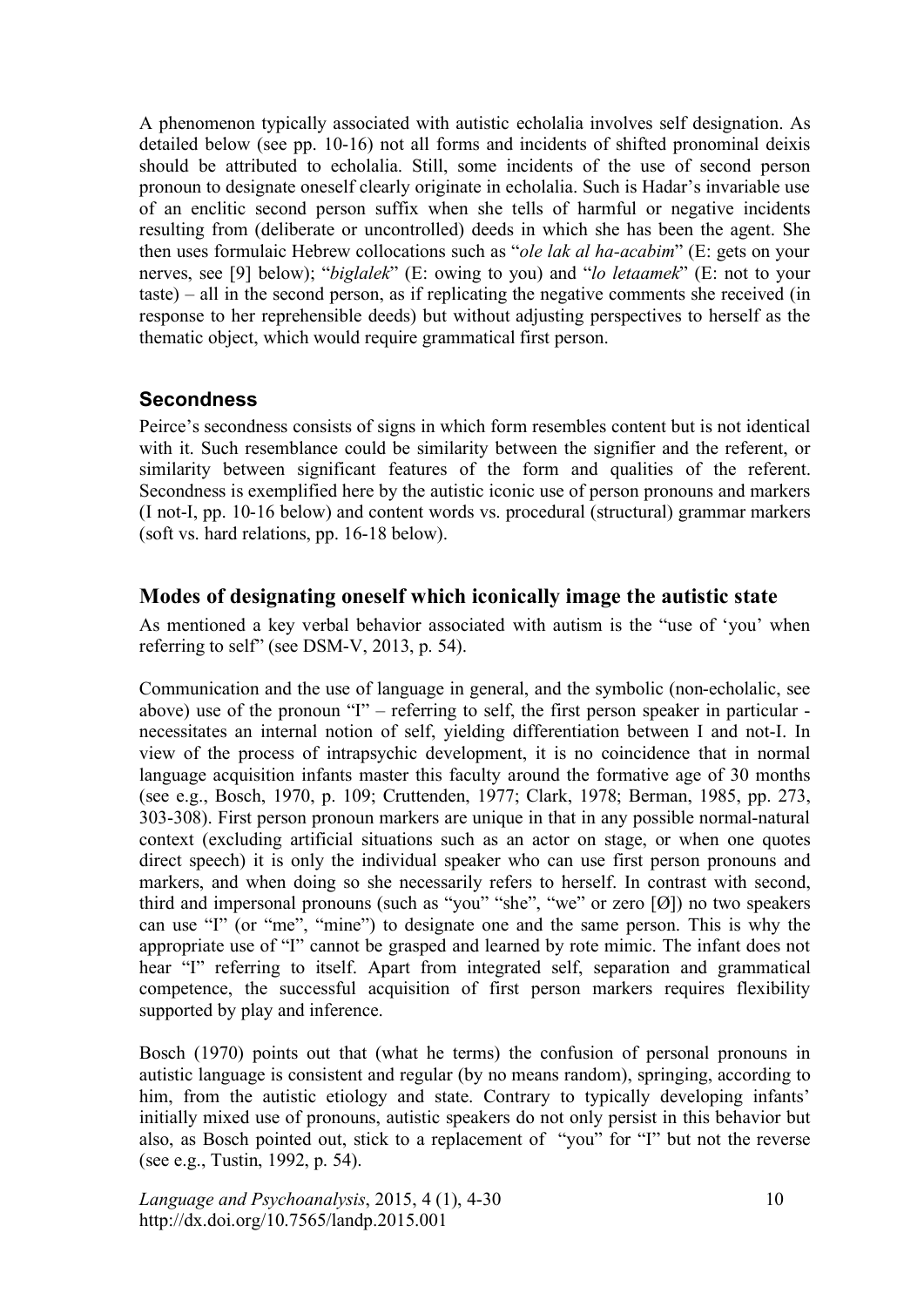The establishment of a mature notion of self  $-$  I not-I  $-$  becomes manifest in the distinctive choices a person makes between the possibilities offered by the grammatical and pragmatic system (see Kasher and Meilijson, 1996, but see note 2 above). Hebrew, being a synthetic (heavily morphologically marked) language, offers rich options. Grammatical markers indicating pronominal forms for deixis indicating the speaker's perspective emerge in the morpho-syntactic inflection of verbs (tenses); in an explicit pronominal form and in its subject syntactic agreement with the verb and in the object's (dative possession, patient) case roles (Berman, 1985). Moreover, verbs and adjectives are usually marked for gender. Usually, we say, because when we face or hear the subject speaking of herself (first person) this grammatical information is pragmatically redundant, and so no grammatical marker designating the first person is marked for gender.

This morpho-syntactic richness constantly compels the young Hebrew speaker to take a stand: to identify in each event and utterance the grammatical relations and qualities (including gender) which hold between her as a speaker and the participants and objects occupying the various syntactic roles. This entails intricate manifestations of self-imaging in the speech of Hebrew speaking persons with autism. The choice of signs – personal pronouns and markers - is iconic to the pragmatic locus (I-not-I) of the speaker. Being part of an acquired language signification system it is beyond the quality of pure icons.

First person markers when referring to others – be it the addressee or a third person – were categorically non-existent in Hadar's oral speech and diaries (see note 16 below), and so this reversal was no option in her pragmatic-grammatical inventory. The fact that when referring to herself she used first person markers such as "*ani*" (E: I); "*-i*" enclitic suffix for verb past tense inflection and object pronouns (E: "me"; 'mine') as one option, by no means reduced her use of second person, third person (including her own proper name, at times followed by her family name) forms, as well as the impersonal form and inanimate pronouns to refer to herself. In fact, in light of the standard obligatory use of first person markers in the appropriate pragmatic circumstances her use of first person as one option among a rich inventory is iconic, and so telling.

#### [2] *bikashti lhitkaleax levad b-kohot acmex*

Gloss: [I] asked ("-*ti*": ps. 1p sg.) to shower alone on her own ("-*ek*": 2p fm. sg., literally: with her own power) $\ell$ 

Excerpt [2] exemplifies some of the options Hadar used to refer to herself. Even though an explicit realization of the subject role: "*ani bikashti*" (E: I asked) is quite common in Hebrew, the obligatory realization of first person singular verb inflection ("-*ti" "bikashti"*) unequivocally determines the subject (as the speaker) making the subject's explicit mention redundant, so that it is often left out. This phrasing coincides with standard conversational and written Hebrew. The grammatical and lexical choices made so far iconically match the message: an independent (separate) self wishing to shower – an activity conducted in privacy –unaccompanied by others, relying on her own abilities. But the use of the second person "*acmex*" (in place of the expected first person "*acmi*") challenges the entire picture. This phenomenon attested throughout the corpus rules out parapraxes or a grammatical agreement error or a pragmatic shortcoming (see note 2 above). In the specific context of [2] it seems to result from the autistic state perpetuated by echolalic segments (see above).

*Language and Psychoanalysis*, 2015, 4 (1), 4-30 http://dx.doi.org/10.7565/landp.2015.001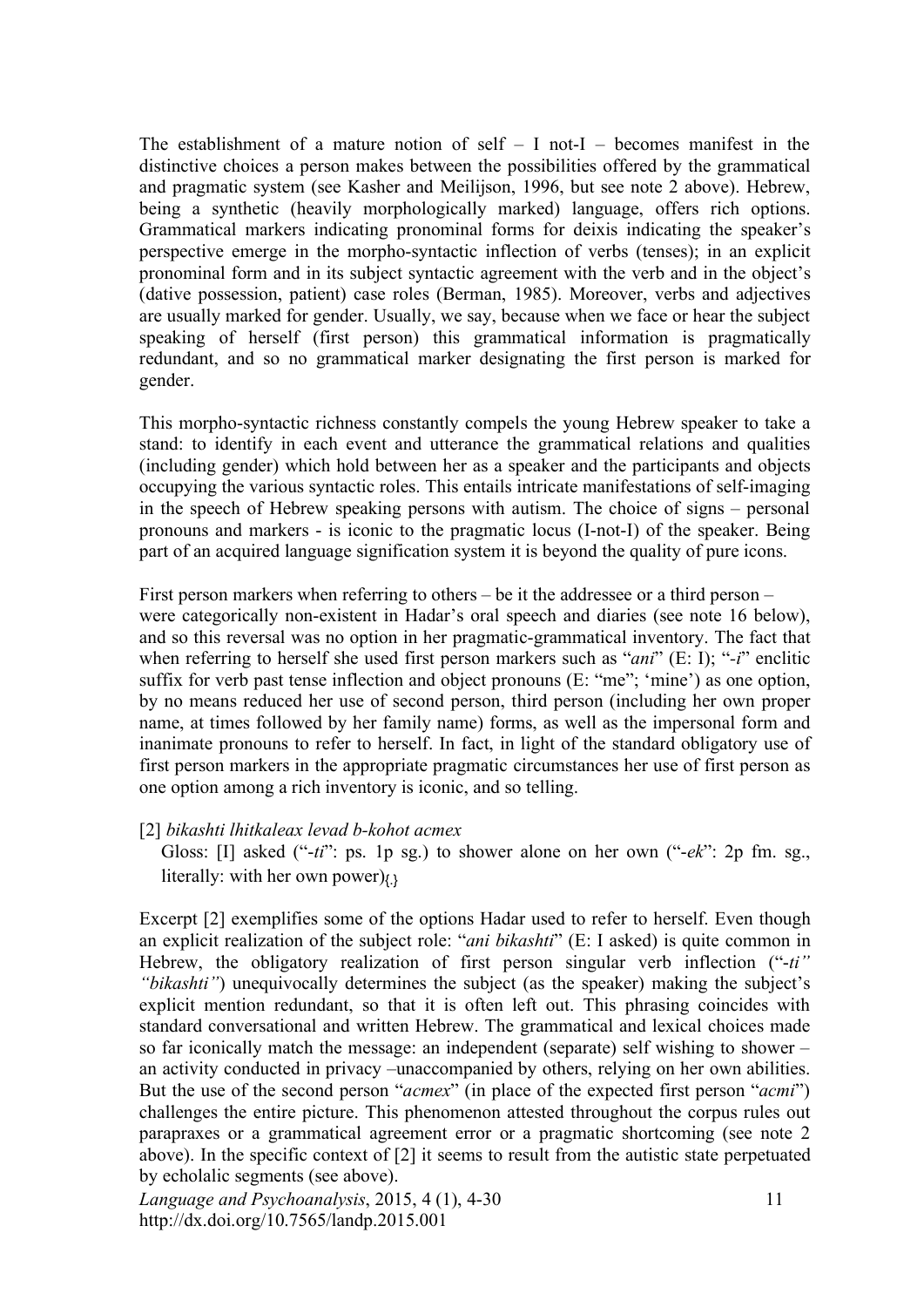[3] *b-ikar ein li al ma lihyot lehuta zehu ha-goral shel Hadar v-nosaf l-ze at isha mevugeret bat41 kimaat zkena* […] *zehu ha-mazal ha-ra shel Hadar lo ba mi-ha-leida vgam regishut yeter* […]

Gloss: Mainly there is nothing for me to be enthusiastic (prtc. fm. sg.) about $\mu$  that's Hadar's fate<sub> $(3)$ </sub> and in addition you [are a] grown[-up]/adult woman aged41 almost [an] old [woman]  $[...]$  that's Hadar's bad luck $\chi$   $\chi$ <sub>it did</sub> not come (ps. 3p ms. sg.) from the birth and also hypersensitivity [...]

Excerpt [3] illustrates three modes standing here for self reference: the standard dative first person article "*li*" (E: me); her proper (given) name "Hadar" (twice) and the object second person feminine pronoun "*at*" (E: you, fem. sing.). Customarily, speakers would state their proper name (given name, possibly followed by their family name) only in the mode of introduction. The speaker may mention her addressee's name (but not her own) as the second person referent of the vocative case, i.e., for addressing that addressee or drawing her attention. A third person's name is commonly used by the speaker to refer to that person.

Unlike with the use of second person above (see pp. 8-10), the content and grammar of [3] clearly rule out echolalia as an explanation. This is a narrative Hadar kept telling herself. The use here of second person and given name (third person) iconically images the content of her utterance as well as her alienated state: lacking a sense of self, and thus feeling no control over her own fate.<sup>12</sup>

A moving expression of detachment and relatedness to self is articulated, iconically using "recited" first person, proper name ("our Hadar") in the following excerpt in which she relates to her coming death:

[4] *ani roca lamut kaasher yihye b-mea v-esrim b-kever shaxor axarei ha-bdika b-yom rishon ha-rofim lexlitu ken ishpuz b-Shaare Zedek o Hadaasah Ein Karem od nituax lhoci et gush yesh li xaze nituax plasti mi-ze yakol lamet yekola lamut ze az nigmar Hadar shelanu* […] *vilava shelax shaa 9 ba-boker bi-mkom ze tavo xanixa xavera xadasha shma gam Hadar b-gil yoter cair bat shmone esare* […]

Gloss: I want (prtc. sg. fm.) to die when be (ft. 3p ms.) in hundred twenty in [a] black  $tomb_{\{1\}}$  after the check up on Sunday the doctors decided (3p pl. typos.) yes to hospitalization in Shaare Zedek or Hadassah Ein Kerem (medical centers) another operation to remove the lump I've got chest plastic surgery from this (one) can die (ms.) (one / I ) can die (fm.)<sup>13</sup> from this<sub>{1}</sub> so finished (over) with our Hadar [...] your

<sup>&</sup>lt;sup>12</sup> Hadar's statement in [3] that she was not, so to say, born into this state, is one of many texts in which Hadar grants us an innocent first-hand report of the autistic state,
which
matches
–
and
 so
 supports
–
academic
 studies
and
 theses
 concerning autism and persons with autistic spectrum disorder (see e.g., Kanner, 1943, p. 250, see
also
note
23
below).

*Language and Psychoanalysis*, 2015, 4 (1), 4-30 http://dx.doi.org/10.7565/landp.2015.001 12 <sup>13</sup> The psycholinguistic (as well as metalinguistic) notion of "repair" entails I not-I awareness, as if to say: I produced an erroneous utterance and in order to get my message successfully across to my addressee I must repair this shortcoming (see e.g.,
 Keen,
 2003).
 Throughout
 hundreds
 of
 pages
 of
 Hadar's
 writing,
 she
 never crossed
out
a
single
word.
"Can
die
(fm.)"
immediately
following
"(one)
can
die
(ms.)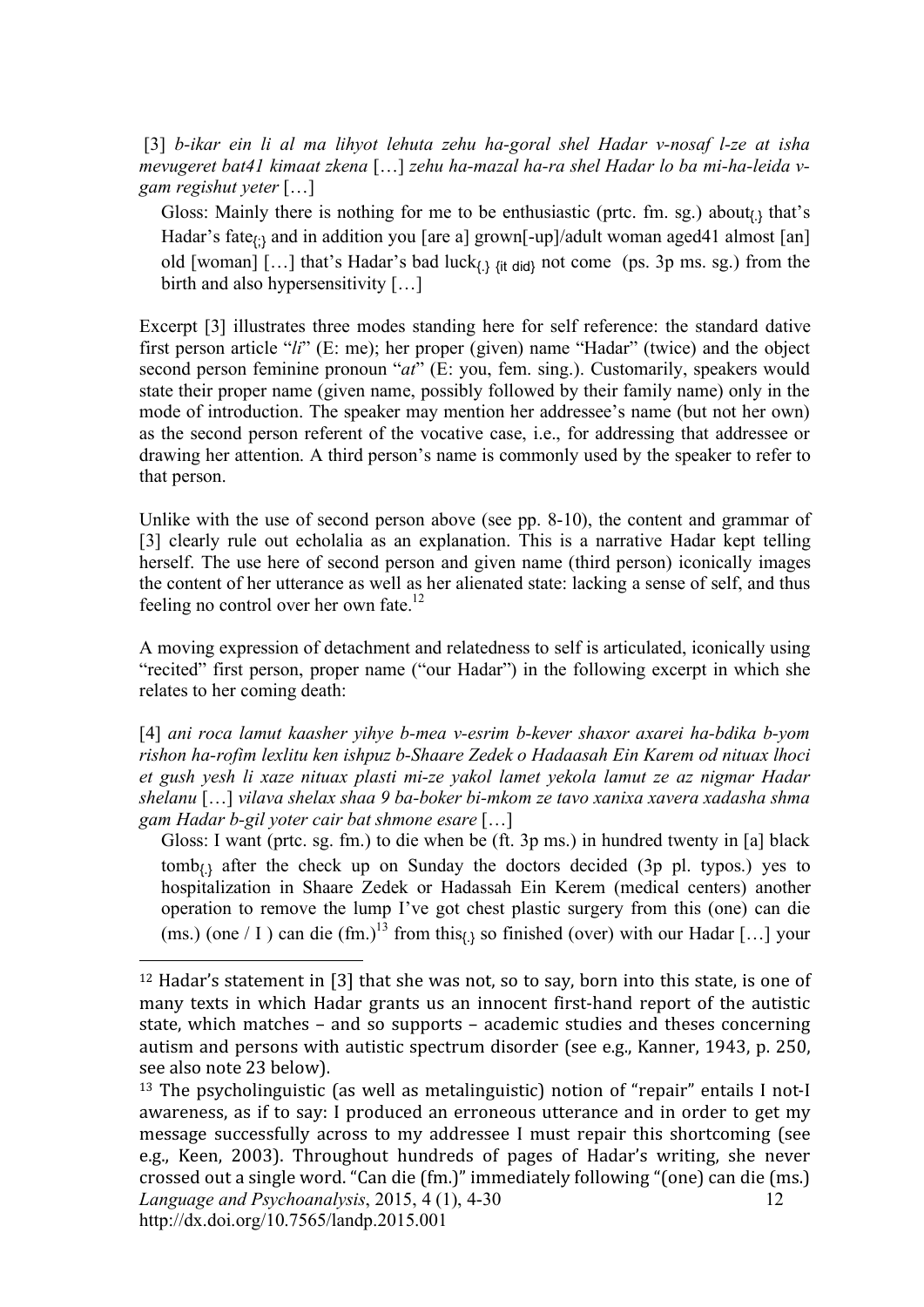funeral (typos.) 9 in the morning<sub>(3</sub> in place of this<sub>(3</sub> [a] new resident<sub>(3</sub> member (or friend) also named Hadar in [a] younger age eighteen [years] old […]

Hadar uses various modes to refer to her (dying) self: explicit first person subject position "I"; first person possession (I've got = my lump); subjectless: " $\varnothing$  can die" (I can die); impersonal (neuter) and proper name "finished with our Hadar" (see [4a] below); second person (your funeral) as well as inanimate pronoun ("instead of this": me) referring to herself.

Excerpt [4a], drawn from a different notebook of the diary, presents the same narrative but offers other verbal means and context:

[4a] *maxar horidu et tfarim tamuti lo yihye yoter Hadar nexapes Hadar xanixa axeret xadasha* 

Gloss: Tomorrow removed (subjectless ft. 3p pl. imprs.) stitches $_{1}$ , die (subjectless ft. 2p sg.)  $_{\{\}\}$  not be (ft.) Hadar anymore $_{\{\}\}$  search (ft. 1p pl.) Hadar another new resident $_{\{\}\}$ 

The self-reference in [4] and [4a] which is iconic to the autistic state, is immensely amplified in light of the content of these excerpts. Facing (early) death and lacking the sense of self and of holding, a form of continuance – such as in the memory of others – is not perceived as an option. Her use of "our" (our Hadar) in [4] and "another" ("another Hadar") in [4a] as if to narrow the semiotic/pragmatic extension of "Hadar" seems to render her perception of names as common nouns or adjectival tags and not as onomastic, persons' proper names. This is not an impairment to do with knowledge (see Kasher and Meilijson 1996, and note 2 above) but a linguistic behavior iconically imaging the autistic objectification of persons and words (see pp. 24-27 below). In the next excerpts, Hadar's use of the second person pronoun (in place of the grammatically expected first person) iconically depicts her mental as well as physical reality:

[5] *ani kol ha-zman meyallelet mekateret boxa coeket coraxat ad ha-shamayim doreshet dvarim ani lo yexola lkabel noshexet et acmaex ha-yadayim male siman shel xabalot*

Gloss: All time long I whine<sub> $\{\}$ </sub> grumble $\{\}$ , cry $\{\}$  shriek $\{\}$  scream to high heaven $\{\}$  order things I can't get<sub>{}</sub> bite (all verbs in the prtc. fm. sg. form) herself<sub>{}</sub> the hands full [of] wound's mark()

The grammatical formation iconically images the phenomenon of objectification: her body, the hands she bites, as well as the wound marks she notices (made by her own teeth) are experienced as objects external to herself: not "my hands" but "the hands" (see also Bosch, 1970, p. 94). This accords with the apparent absence of an authentic

 $\overline{a}$ 

*Language and Psychoanalysis*, 2015, 4 (1), 4-30 http://dx.doi.org/10.7565/landp.2015.001 13 (one
/
 I)"
 (in
 [4])
could
be
a
single
case
of
verbal
repair.
Alternatively,
it
could
be explained as an unmarked form (ms.) expressing an aphorism, followed by reference to herself (fm.), or it could also be a double statement broken into masculine and feminine. The matter of verbal repair is of importance concerning autistic speakers, as it concerns speech act management (see Keen, 2003) not as raw pragmatic
 and
 socio‐pragmatic
 competence
 (see
 Kasher
 and
 Meilijson,
 1996
 on repair, and see note 2 above) but as linguistic behaviour originating from I not-I distinction,
absence
and
need.
Unfortunately,
these
issues
cannot
be
pursued
here.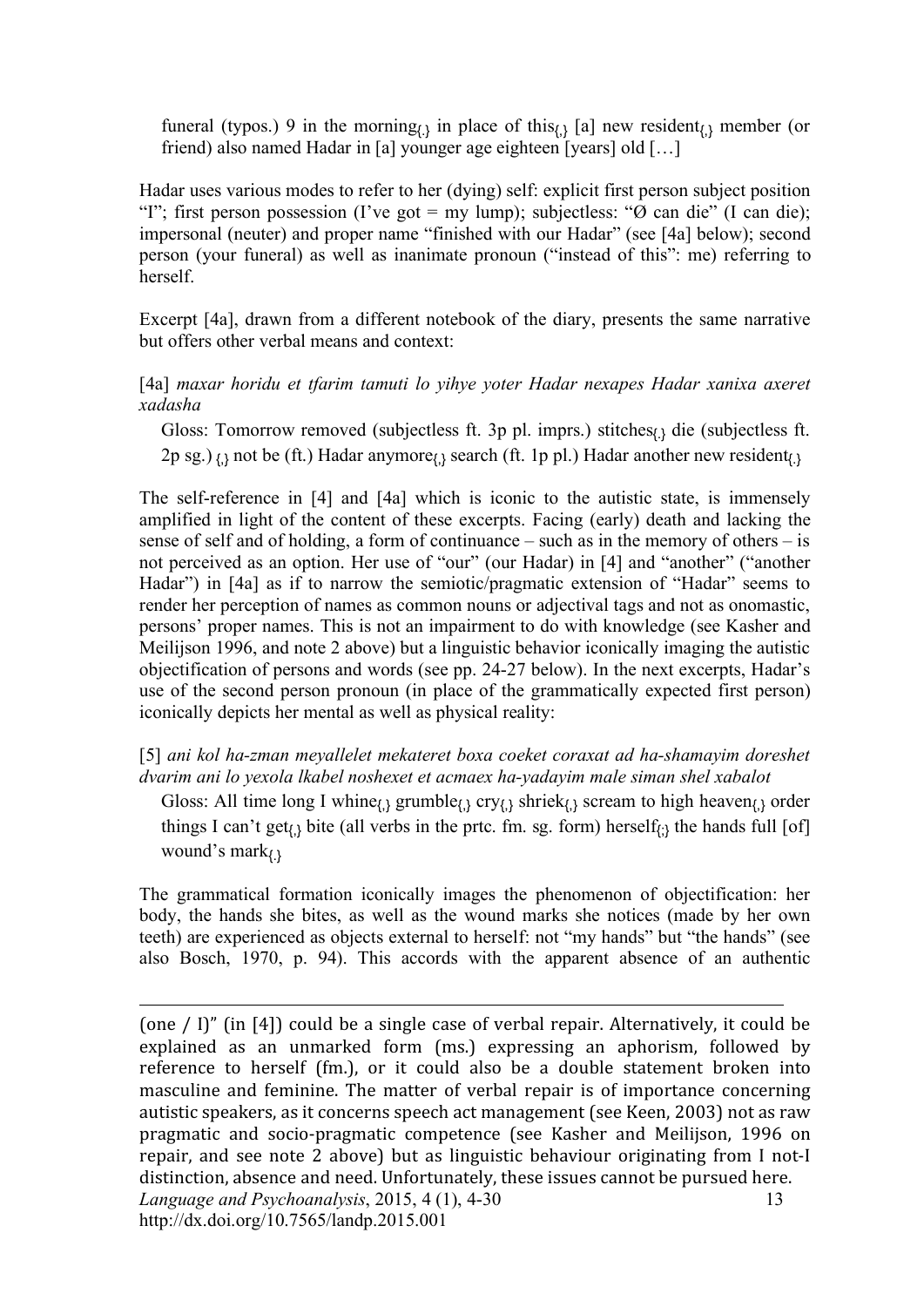expression of internal pain formed using first person: she reports on observing the wounds but not on sensing them.

The apparent gap between hypersensitivity (see [3] above) and the detachment in [4] is well attested concerning autism in general, and in Hadar's case seems to be settled by the distinction between external tangible sensual stimuli (such as heat or noise) to which she was hyper-sensitive and internal self-inflicted physical pain to which she appeared indifferent (see p. 18 below, but see also pp. 20-24 below).

Excerpt [6] illustrates another situation, iconically expressed by means of the second person possession suffix:

[6] […] *kimaat lo sholetet al acmex*

 $\overline{a}$ 

Gloss: […] almost (literally hardly) not control (prtc. fm. sg.) on (sic., see following [7] below) yourself<sub>(3</sub>

This could well be a case of echolalia (see [2] above), but the qualification of the verb 'control' by what seems an unexpected and inappropriate quantifying adverb "*kimaat*", as well as the content, reinforces its reading as iconically imaging the lack of control over the self.

A broader sense of detachment emerges in reports such as the one about looking through her own photo album [7] and when reporting dreams [8]:

[7] [...] *ha-albom lo shel ha-yaldut Hadar smexa kmo ciyeru oti axrei keev beten* [...] *cilum al Hadar lifnei ha-shad* […]

Gloss: [...] the album  $_{\{-\}}$  not of childhood  $_{\{-\}}$  Hadar [is] happy like drew (subjectless ps. 3p pl.) me after [a] tummy ache […] [a] photo on (sic) Hadar before the breast […]

The situation of looking through a photo album in general and one own's in particular, seems to amplify the autistic state: the categorical demarcation between looking at oneself and looking at others is blurred, as well as, that between echoing (photo) and imaging (drawing), as the excerpt bears out.<sup>14</sup> Hadar's grammatical "error" replacing "of" with "on/about" (see also [6] and [15]) further distances her self from the situation, resulting in a story-like reporting about something (not-I).

[8] […] *halaxti lanuax ba-xeder taxat smixa im az xalamti eize xalom* […] *Hadar yocet lbiluy la-ir beit tixo beit kafe oxelet salat* […] *Hadar b-gil axer lifnei ha-mashber shel Sima lo rak im shad axat shtei shadayim bli gushim ba-shad* 

Gloss: […] [I] went (ps. 1p sg.) to rest in the room under the blanket with then [I] dreamt (ps. 1p sg.) a dream [...] Hadar goes (prtc. fm. sn.) out [on an] outing to town $\alpha_3$ Ticho House (a restaurant in Jerusalem)  $_{\{\}\}$  coffee shop  $_{\{\}\}$  eating (prtc. fm. sg.) salad [...] Hadar in a different age before the Sima crisis<sub> $\left\{i\right\}$ </sub><sup>15</sup> not only with one breast two breasts without lumps in the breast $(x)$ 

<sup>&</sup>lt;sup>14</sup> This resembles Peirce's example of pure iconicity "So in contemplating a painting, there is a moment when we lose the consciousness that it is not the thing, the distinction of the real and the copy disappears, and it is for the moment a pure dream
–
 not
any
 particular
existence,
and
 yet
 not
general.
At
 that
moment
we
are contemplating
an icon".
(1965,
Book
3,
p.
211).

*Language and Psychoanalysis*, 2015, 4 (1), 4-30 http://dx.doi.org/10.7565/landp.2015.001 14 <sup>15</sup> Hadar refers here to an incident which she associates with a teacher named Sima.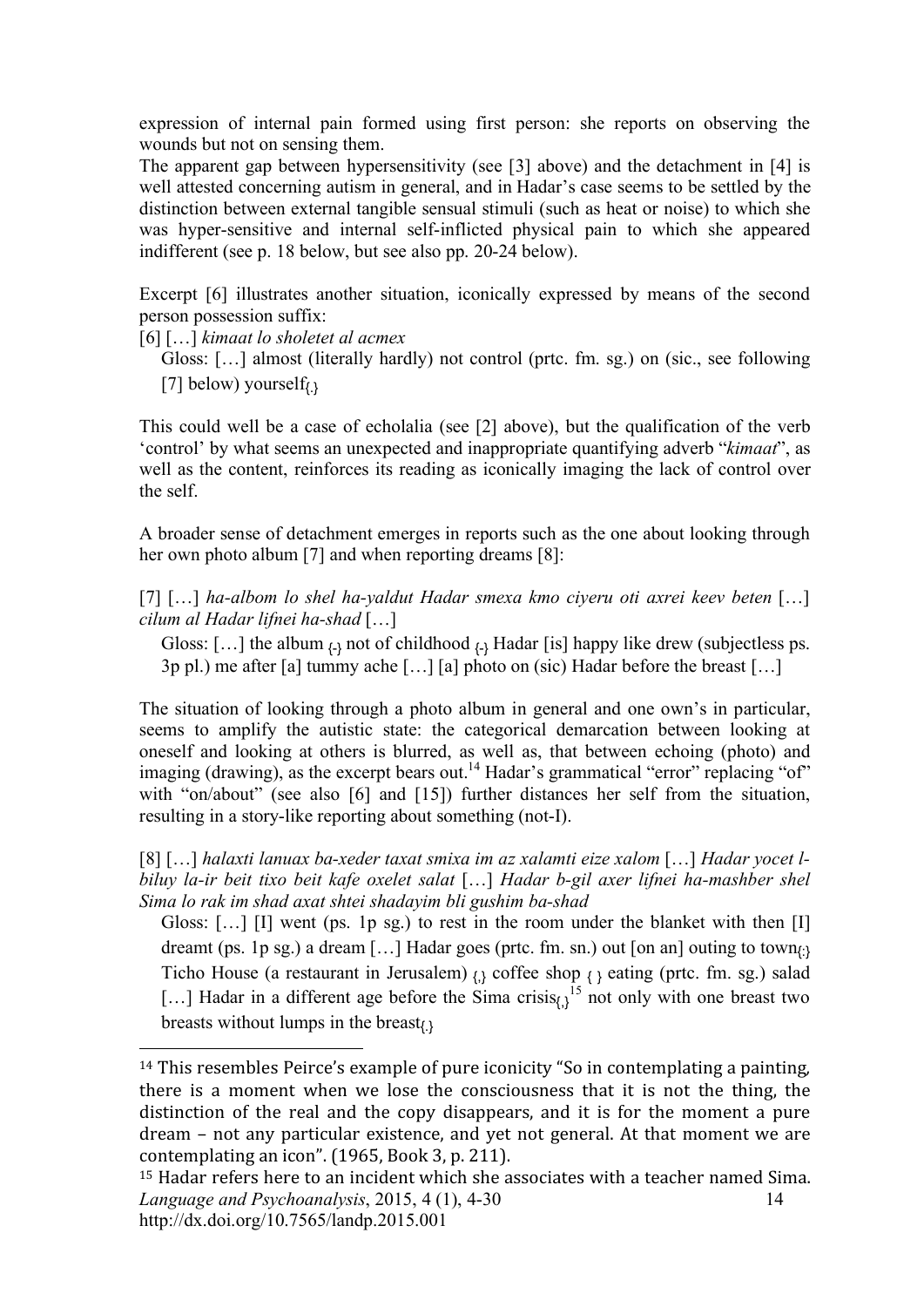The following modes show up when Hadar refers to herself in her dream report: the grammatical first person verb suffix (see [2] above); her own given name (as if designating a third person) and a zero alternant in place of the missing subject expected (obligatory) first person pronoun ("*ani*" E: I) of the verb "to eat". The latter results in an impersonal (neuter) form (a "fourth person" as it were), i.e., no specific person.

In her oral speech Hadar's mode of designating her addressee was systematically fixed with no modifications.<sup>16</sup> As mentioned, she reserved first and second person verbal affixes and pronouns to refer to herself and not to refer to the second person (see above Bosch 1970). Proper name: given name, often followed by family name or by adjectival tags of very specific semantic fields (e.g., "Tamar Ephratt your [referring to her] mother") or the zero alternate resulting in the impersonal, were the two forms Hadar used for referring to second and third person (as said these, along with other standard and nonstandard forms, also served to refer to herself (see e.g., [8] above). Interestingly she scarcely used third person pronouns such as "*hi*" (E: she); "*hu*" (E: he); "*hem*" (E: they) and "*hen*" (E: they fem.).

The autistic state is iconically reflected not only by the shift of pronouns and pronominal markers but also by the blurring of case roles such as agent and patient. This is illustrated in excerpt [9]:

[9] *hitnahagti ha-yom al ha-boker kmo yalda mufraat ktana craxot bexi ceaakot ad hashamayim az ha-cevet ala lax al ha-acabim* 

Gloss: [I] behaved (ps. 1p sg.) today since the morning like a troubled (fm. sg.) small (fm. sg.) girl (fm. sg.)  $_{\{\}\}$  shriek $_{\{\}\}$  cry $_{\{\}\}$  scream to high heaven $_{\{\}\}$  then the staff got on your nerves<sub>{}</sub>

The content as well as pragmatic roles reveal role switching: her behavior got on her own nerves (in place of the staff's nerves). This excerpt, concluding the matter of first person designation, adds a fifth mode, hitherto not encountered: leaving out herself as an initiator, a human agent. As opposed to zero alternate for unspecified impersonal verbal form, ellipsis, by omitting any trace of the doer, iconically materializes here in the absence of a verb. This entire utterance ([9]) consists of a flat amalgamate of nouns, in

Ever
since
her
childhood,
Hadar
considers
this
event
as
a
major
crisis.

<sup>16</sup> Hadar use to send out letters on special occasions such as new-year, and thankyou letters. Letters are the typical written appeal to a second person, but it is not by accident
that
the
style
of
Hadar's
letters,
which
in
many
respects
resembles
her
oral speech and her diary style, differs tremendously when it comes to stylistic letter writing peculiarities. These peculiarities are further reinforced due to the ceremonial
 nature
 of
 greeting
 letters:
 they
 are
 not
 spontaneous,
 may
 even
 be dictated, or phrased, by a member of staff (in the hostel or in the work place). Never in
 oral
 encounters
 did
 Hadar
 express
 any
 interest
 in
 her
 interlocutor.
 A
 letter consisting of formulaic questions such as "How are you doing?" stands out as inauthentic, both in its form (second person pronoun for the addressee) and in its contents.
This
oddity,
 firstly
 for
Hadar
(as
the
writer),
showed
up
in
one
particular letter in which all modes of reference (including one incident of first person pronoun)
to
the
addressee
appeared
in
a
mess.

*Language and Psychoanalysis*, 2015, 4 (1), 4-30 http://dx.doi.org/10.7565/landp.2015.001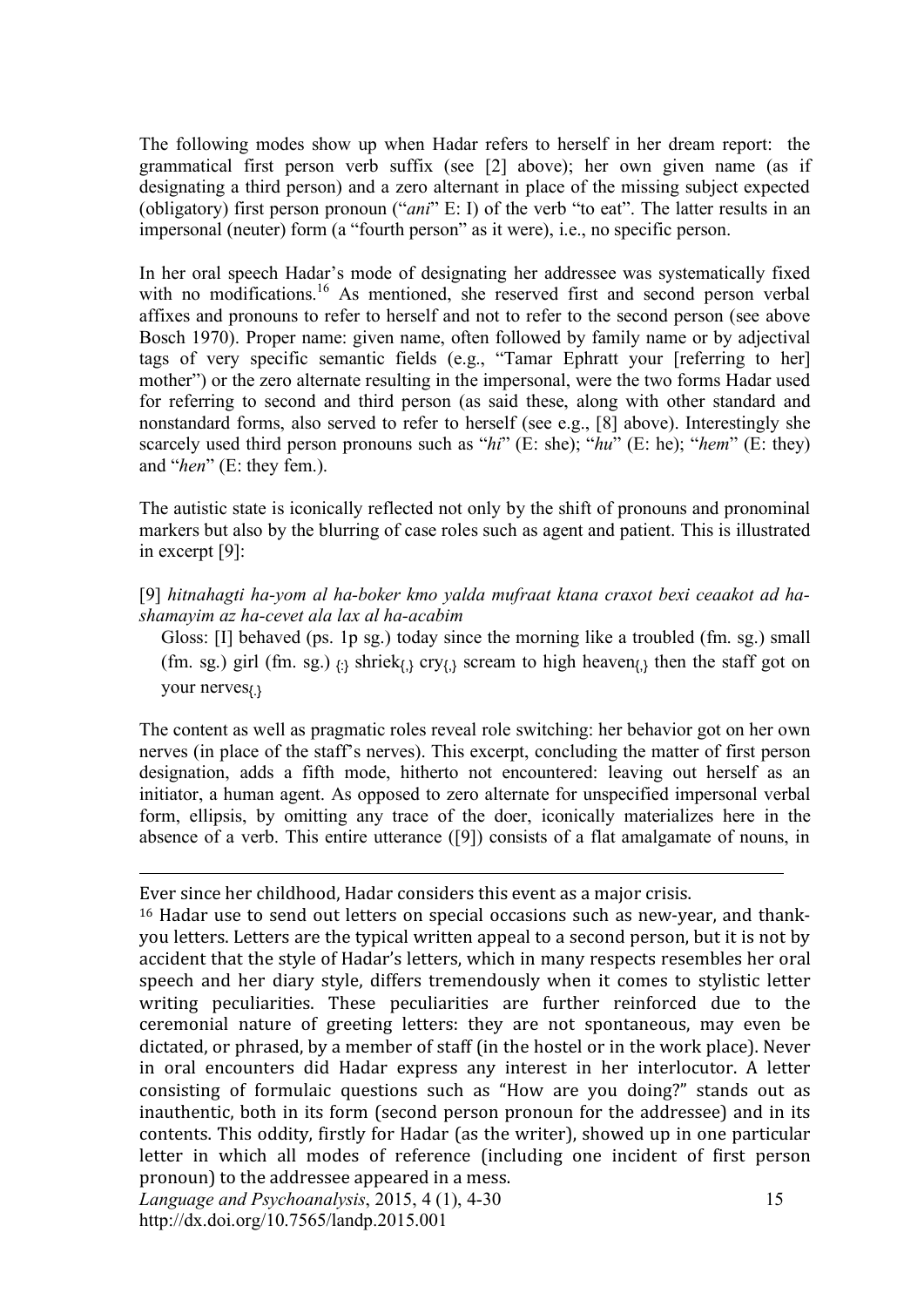which even the cries and screams a living agent necessarily produces are objectized as detached entities.

This morpho-syntactic iconic structuring serves to point out one more deficiency characteristically associated with the construction of interaction that constitutes the topiccomment (theme-rheme) relations in an utterance. Being aware of the separation of I-not-I, the speaker (I) bases the new information she wishes to communicate to the not-I on what she believes to be shared, known information (see Chafe, 1976). The topic of the sentence presents the latter, whereas a distinct predicate provides the new information (rheme). Mastering this division of communicative labor between theme and rheme is part of intersubjective, and thus discursive-pragmatic, competence.<sup>17</sup> The absence of a theme in [9] deprives the addressee (not-I) of the shared information and prevents the differentiated designation of the doer and her deeds.

Pronoun references are linguistic signs. The odd linguistic – morpho-pragmatic – choice of articles, i.e., mismatch between the two (independent) phases of these signs: the pronominal form and its content (the reference) in autistic speech iconically parallels the autistic state of being.

As explained, unlike mutism (see p. 7 above) any use of language, in so far as it involves signs (resulting from the diagrammatic merging of an independent form with content) is not pure iconicity. Yet, the bringing together of certain independent yet non-arbitrary elements (modes designating self and image of self) is indeed iconic, and thus telling.

#### **Content words vs. grammar markers: soft vs. hard relations**

Being a system of signs language includes two complementary elements: content words and structural-procedural words. Content words are lexemes such as nouns, verbs, adjectives and adverbs, denoting referents in the world. These could be objects or events, real or imagined, internal or external, objective or subjective. Structure words, such as affixes and articles, prepositions, conjunctions and discourse markers, are responsible for structuring the relations in the particular linguistic unit (construct form, sentence or discourse) and so produce hierarchy and cohesion within and among units.

Focusing now on the management of content words and procedural words in Hadar's texts, we notice that the line dividing between content words and procedural words should not be considered categorical. Instead it should be drawn between particles (grammar and discourse markers) governed by formal rules (particular to the specific language) irrespective of meaning, on the one hand, and pragmatically governed markers on the other.

The former constitute the objective and rigid container or skeleton holding the subjective, flexible and changing (speaker and context dependent) content. Hadar's overall linguistic behavior complied with the grammatical rules directly associated with the skeleton: number, tense and gender inflections and other grammatical articles show up where Hebrew grammar (morphology and syntax, see also Kanner, 1943, p. 144) prescribes

<sup>&</sup>lt;sup>17</sup> This too is of importance concerning the autistic speaker. Due to space constraints the issue of given vs. new in light of the perception of the not-I (as e.g. questionanswer;
definite
article
and
proper
names
vs.
descriptions,
etc.)
cannot
be
pursued here.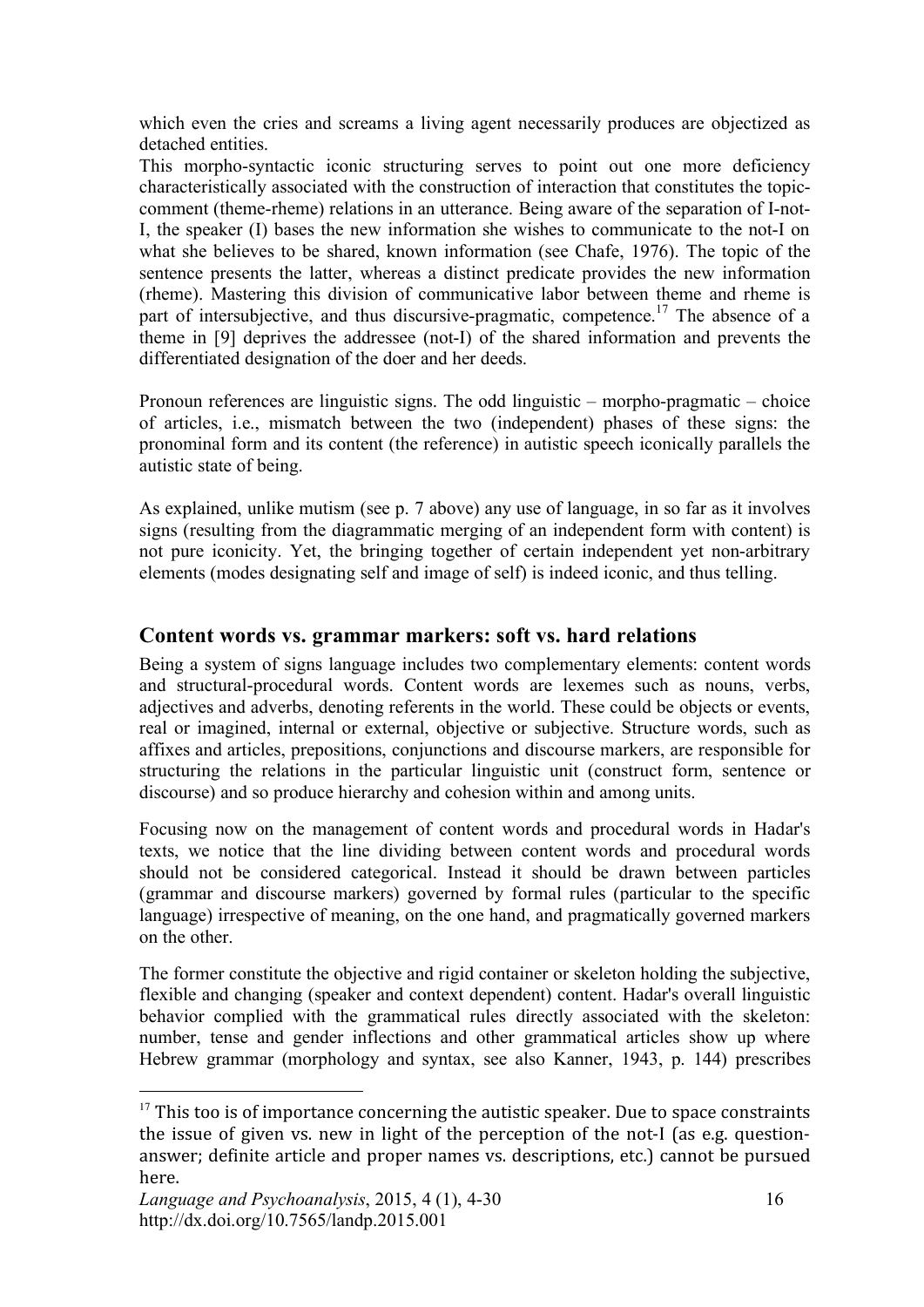them. But their content does not match the referents and the relations obtaining in the world. As we have seen, once the grammatical forms are determined (such as second person designating oneself) the grammatical agreement rules follow intact. The same also was true regarding prepositions, e.g., [6], [7] and [15], in which case a preposition was syntactically present ("*al*" E: on / about) but its odd semantic selection was the outcome of her odd perception of herself as a figure in a story or in a photo album.

Conjunctions (such as "and", "but", "if" and "because") are responsible for the coherence of the text, prepositions – half way in between grammar and pragmatics – designate relations. As such, they comprise the textual skeleton. Amir (2014, 75-90) cleverly portrays the autistic syntax as the inverse use of an organ point. A musical organ point is a sustained tone that interacts with the changing music to create polyphony (harmony, disharmony, continuation and shift).<sup>18</sup> The autistic inverse use of a psychic organ point, says Amir (2014, p. 77)

is […] a similar phenomenon, in which what was meant to be the framing structure refuses to be erased, to fade and take the status of a background […] Instead of affording a base for flexibility and renewal – the sustained organ point becomes a dominant, exclusive content.

Conjunctions, linguistically categorized as structure words, constituting the (hard) vertebra – the linguistic skeleton – are therefore expected to be intact in the autistic syntax (on hard/soft see below). But this anticipation is tricky, because conjunctions are not determined by formal grammar but by the flexible semantic and pragmatic relationships which obtain in the world. Moreover, it is the very essence of conjectures to connect and relate (see Amir 2014, 87). Hadar's habit to leave out conjunctions iconically reflects the nature of the (inner) skeleton: the rigid links are there but they are disjoint, failing to carry a firmly integrated narrative:

[10] *tiyul shabat mata shel ha-shzifim nixnas li anaf b-tox ha-ayin halxu l-tipul*

Gloss:  $\{\text{on } l \text{ during}\}$  Sabbath outing  $\{\}$  orchard of the plums  $\{\text{then/sudenly}\}$  [a] branch went into my eye  $\{ \}$  went (subjectless ps. 3p pl.) for treatment $\{ \}$ 

The cause and effect link missing in [4a] between "tomorrow removed stitches" and "[I'll] die" or the absence of a temporal conjunction in excerpt [12] below (and see [17]- [20] below), are classified as structure words, thus belonging to the linguistic skeleton, but reflect the pragmatic (content) relations and states existing in the referent (outer

<sup>&</sup>lt;sup>18</sup> Amir's distinction between hard (syntax) and soft (semantics) tying up with Tustin's (1992, pp. 92-134, and see below) explanation of the autistic dialectical experience of soft v. hard, seems a clear case illuminating the loss resulting from Kasher and Meilijson (1996) isolating syntax being intact in autistic speech and pragmatic
 impaired
 from
 the
 autistic
 etiology
 and
 context
 of
 being,
 and
 so overlooking
its
iconic
psychic
context
(see
note
2
above).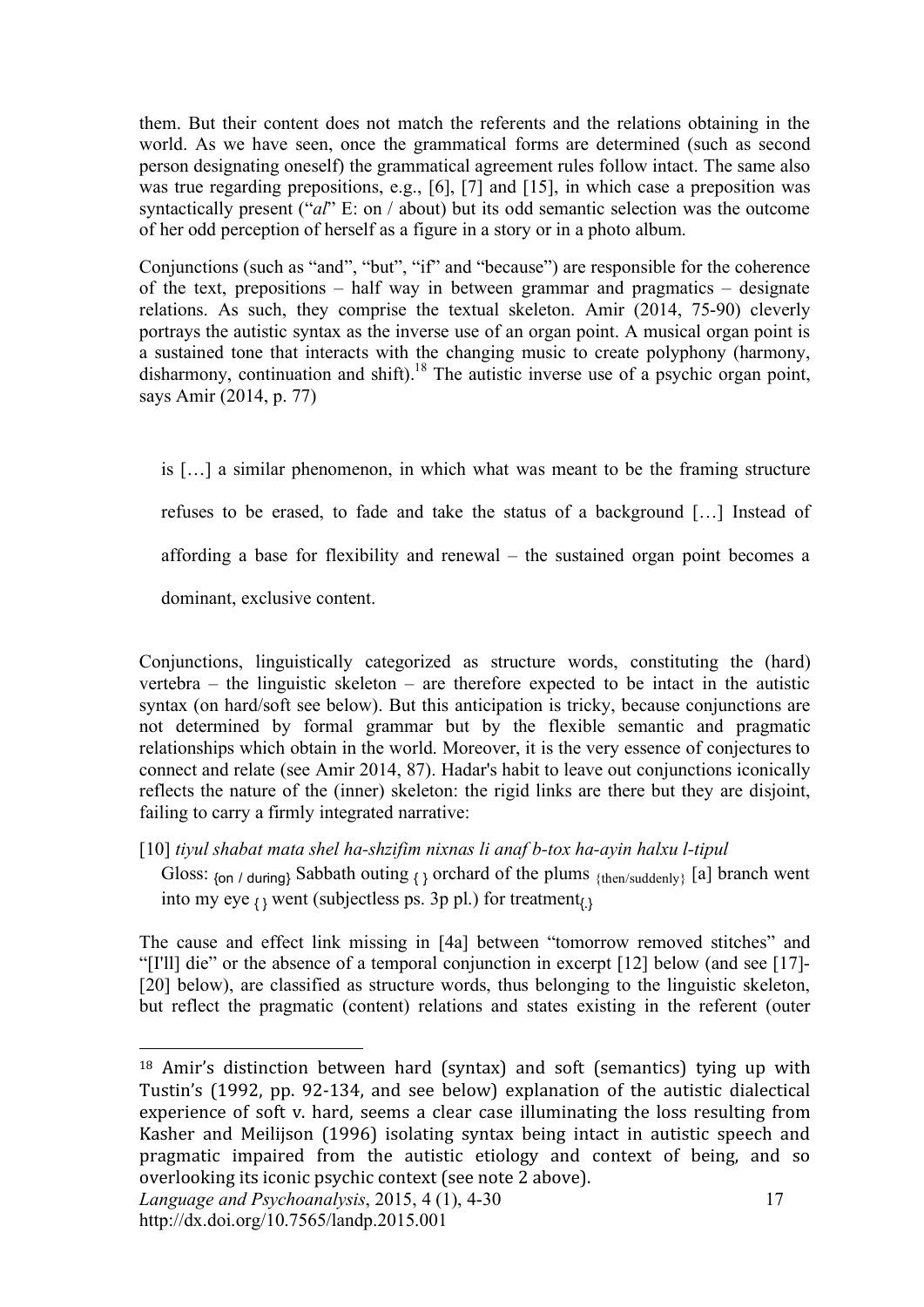world). In line with the omission of conjunctures is the apparent absence of punctuation marks. Punctuation marks are orthographic notations for paralanguistic oral expressions such as prosody and intonation. They belong in the pragmatic discursive phase, which is not governed by grammar rules. The absence of punctuation marks (except for an automatic – ritualized – full stop at the conclusion of each narrative chunk – stating "*zehu*". (=E: that's it.)) reflects the autistic person's stilted monotonous intonation (along with non-varied facial expressions), all iconic to the autistic state (see DSM-V, 2013, p. 54). As discussed in pp. 24-27, there seems to be iconic similarity between the intricate hard and soft relations in the experience of the person with autism of self and world (content) and the above mentioned linguistic relations between grammatical form and lexical content. Strict compliance with rigid grammar rules is part of the soothing encompassing function of repetition: grammar rules are the ritual of language but when they serve as inverse organ point they expel (inner) content altogether.

### **Autistic perception of affinity: affection and kinship**

The failed achievement of mature differentiation between I and not-I manifests itself on the psychic intersubjective level in severe deficits in social communication and social interaction and on the external sensory level in "hyper- or hyporeactivity to sensory input or unusual interest in sensory aspects of the environment" (DSM-V, 2013, p. 50).

The autistic mode of being is often described as a glass dome or a cocoon to which the child or person with autism clings as a concrete wrap or shield.

In typically developed language usage, the speaker wishing to contact and communicate with the other, uses the uniform rigid grammar – language skeleton – to support and transmit her unique, individual, flexible creative content: stories, emotions, experiences, thoughts and the constant flow of feeling in the self. It is fascinating to see how in Hadar's autistic expressions the ostensibly plain use of content words, such as words denoting emotions or kinship terms, turns out, when referring to their immediate (linguistic) context, to be a superfluous application. This empties them from their internal-emotional depth, and so all that is left is reference to an external concrete referent. Such was the case regarding will and independence in [2]. We now look at longing:

[11] *kaasher mishehu nosea l-xuc la-aarec xodesh wa-xeci shana wa-xeci mi-rov gaaguim xazaqim mkablim harbe matanot*

Gloss: When someone goes abroad a month and-a-half a year and-a-half $_{\{\}$  {abundant} with} strong longings  $_{\{} \}$  (subject omission) receive (prtcp. pl. imprs.) many presents $_{\{} \}$ 

"Strong longings" is a common expression denoting the emotion aroused by the absence of someone close and meaningful, often in the context of travel abroad. But in the specific context such emotionally expressive use of the word is ruled out disclosing instead a rigid concrete give-and-take transaction: physical absence reimbursed with gifts. The phrasing of this excerpt iconically presents this objectization: rigid grammatical articles, such as inflectional number agreement, are intact. Yet not only are prepositions (such as "[for] a month"); cause and effect prepositions or conjunctions (such as "a month and-a-half [and] a year and-a-half") missing, like in the absence of immediate contact with the distant person, here too there are no people: longing is detached from its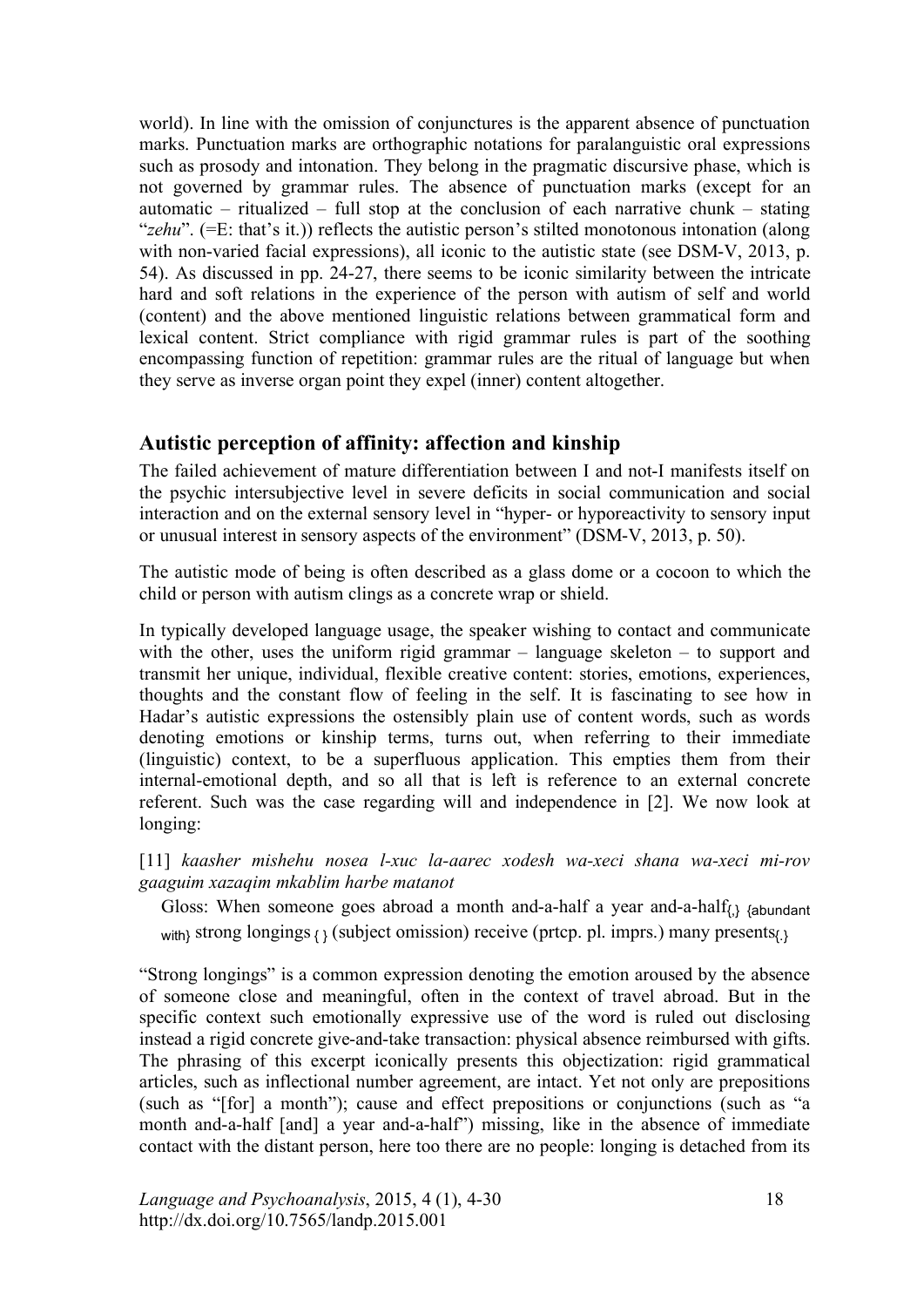intersubjective personal experience and so described in terms of objects (see Asperger, 1944, pp. 70-78 and note 57 there).

Another typical case is one in which the broader context of an emotion word affords a perception of inner content (emotions) in terms of external – visual appearance. Here is Hadar's report on her mother's visit, when her mother took her to a close-by supermarket for a treat and Hadar misbehaved:

[12] *osa carot l-ima mdaberet shtuyot gasuyot zoreket avanim ba-avir* […] *az ima baxta mi-rov kaas*

Gloss: (subjectless) makes (prtcp. fm. sg.) trouble for Mummy $_{\{:\}}$  talks (prtcp. fm. sg.) nonsense<sub> $\{\}$ </sub> rude (words)  $\{\}$  (subjectless) throws (prtcp. fm. sg.) stones in the air [...] so Mummy cried (ps. 3p fm. sg) out of much anger $_{\left\{\right\}}^{19}$ 

Sobbing – shedding tears – is a distinct visual manifestation of (internal) grief. Hadar misinterpreted this appearance as an expression of anger instead of expression of sorrow, because the former is a feeling directed outwards whereas sorrow is internal.

Similar instances of emotional voiding of content words also show up in the resemblance between the autistic state and language preferences of other content words. Here we confine the discussion to a unique group – that of the semantic field of kinship – as it emerges from Hadar's writings. What seems at first to be standard innocent use of kinship content words turns out to render a blurred distant affinity.

[13] […] *doda Bettie xavera shel ima mi-anglia anti Bettie ihayta haxi elegantit* Gloss: [...] Auntie Bettie [a] friend (fm.) of Mummy from England<sub>(1</sub>) Auntie (in English, see note 26) Bettie was (ft. 3p fm. sg.) the most elegant $_{(1)}$ 

[14] […] *ha-xaverot krovei mishpaxa shel ha-axayot sheli Michal ve-Shira b[a]-kita hacofim beit-sefer avdu* […]

Gloss: […] The friends (fm.) family relatives of my sisters Michal and Shira in the class<sub> ${k}$ </sub> scouts<sub> ${k}$ </sub> school worked (ps. 3p pl.) [...]

Hadar's frequent use of "friend" along with the mention of kinship terms reveals ignorance of the variations of intimacy holding between I and not-I: the expected distinction between siblings and friends (both belong to peer group) is missing: her mother's sister is a friend, her own sisters' friends are their relatives but not (transitively) her relatives. In light of this estrangement, Hadar's use of the third person possessive pronoun ("your") when referring to her own sister, as in

[15] *yesh li zikronot tovim mi-ha-avar al tiyul b-shxunat Talbiya yaxad im Michal axotex*  Gloss: I have good memories from the past on  $(\text{sic.})^{20}$  a walk in [the] Talbiya neighborhood together with Michal your sister $_{(3)}$ 

<sup>20</sup> See discussion of "al" (E; on) following excerpt [7] above.

*Language and Psychoanalysis*, 2015, 4 (1), 4-30 http://dx.doi.org/10.7565/landp.2015.001

<sup>&</sup>lt;sup>19</sup> The entire excerpt telling of herself is phrased in a style reminiscent of a story mode:
subjectless,
verbs
are
inflected
as
participle
feminine
singular.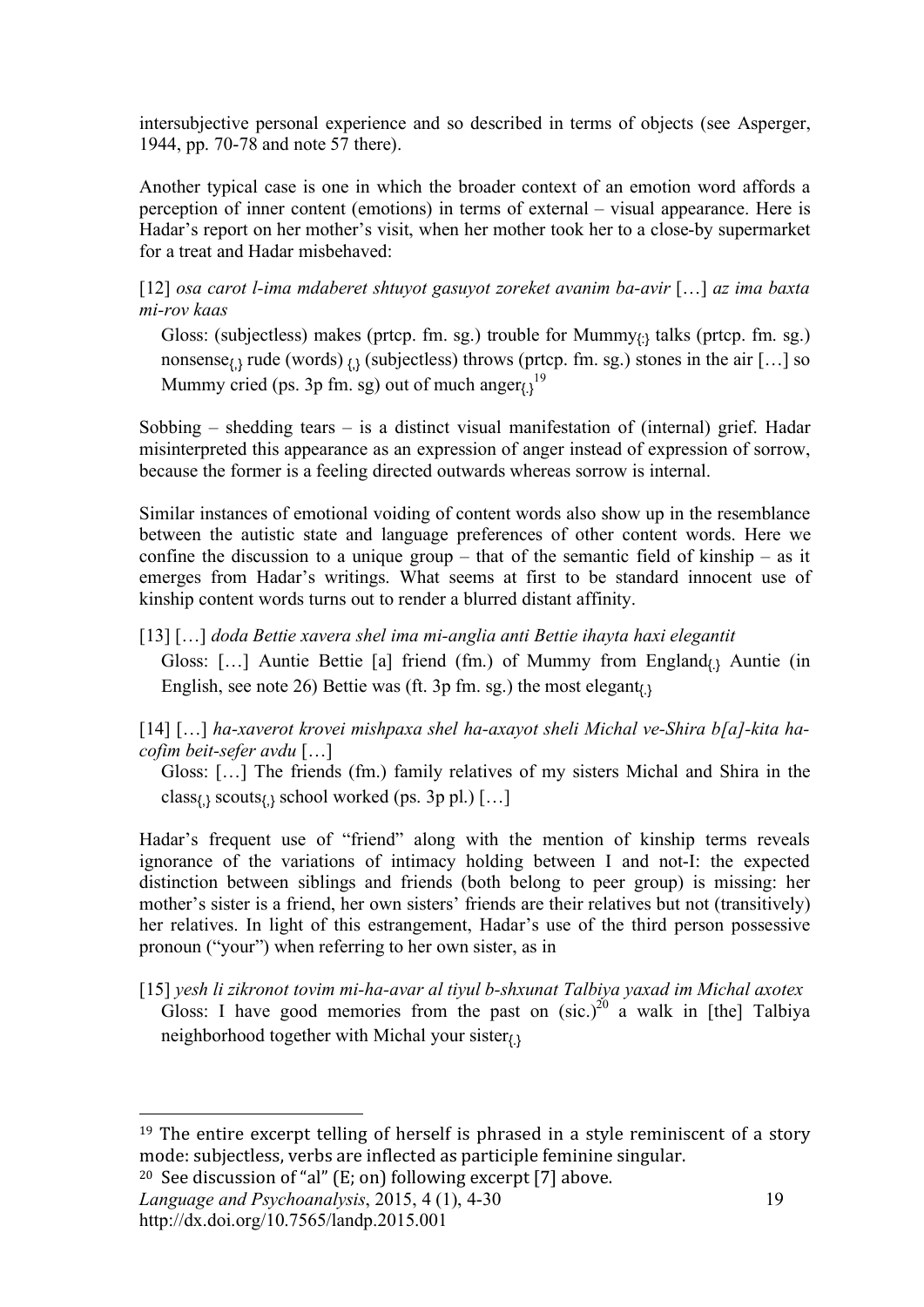seems to be entailed by plain reciting (see pp. 8-10 above) but more so by the blurring of soft – internal – affinity in general and sisterhood in particular. DSM-V (2013, p. 50) lists among the signifiers of autistic spectrum disorder "Persistent deficits in social communication and social interaction across multiple contexts"; "3. Deficitsin developing, maintaining and understanding relationships". The kinship setting as encountered here is iconic to the autistic state because it does not result from lack of understanding and pragmatic skills (see note 2 above) but originates from psychic developmental breakdown in which separation and thus hierarchies of intimacy– from the most intimate (I) to gradually more distant circles within the not-I – were not established and so could not be internally experienced.

Excerpt [16] illustrates the objectization of family relations, rendering the above ([13], [14], [15]) lexical use unequivocal:

[16] *harasti et* […] *shover galim shel aba davar nadir axat b-mino davar yakar kmo hadubi shel Hedva yakar kmo axot ba-mishpaxa*

Gloss: [I] ruined (ps. 1p sg.) [...] Daddy's breakwater [a] rare thing<sub>(:)</sub> one in a kind<sub>(.)</sub> [a] precious thing like Hedva's teddy-bear<sub>{1}</sub> precious like [a] sister in the family<sub>{1}</sub>

To express what the shiny chrome model of a (dock's) breakwater means to her, Hadar compares it to a sister in the family and to her classmate's teddy-bear. This excerpt is most impressive in the way it captures the nature of autistic objects as opposed to transitional objects. It will shortly feature again regarding iconic analogy and in the synthesis (p. 26 below; see the quote from Bosch, 1970, p. 93).

#### **Thirdness: Language is analogical to the autistic state**

 $\overline{a}$ 

The iconic quality of analogy (Peirce's thirdness) clusters phenomena in which likeness does not inhere in the sign itself, i.e., through direct resemblance between form and contents (as in pp. 10-20 above), but is obtained by intermediate parallelism between two signs: sign A resembles sign B by way of quality X. Metaphor is a classic instance of such relations.

To illuminate the analogical relations that obtain between form (Hadar's language) and content (the autistic state) we look further into the autistic tendency for concreteness and the route of objectization as they operate in Hadar's world and as they manifest by analogy in her language.

Ever since Hadar was small – as she repeatedly said (in complaint and with frustration) and as she described in her diary – she had been oversensitive to heat (sun, stoves, cigarettes, car exhausts). Also she would not tolerate nicknames such as hypocoristic pet derivations of her proper name (such as "*Hadari*"; "*Hadarile*") or words of endearment such as "*motek*" (E: sweetie), labels such as "*gveret*" (E: lady), not to mention debasing words such as "*tipsha*" (E: stupid).<sup>21</sup> She hated and dreaded them and was constantly on

*Language and Psychoanalysis*, 2015, 4 (1), 4-30 http://dx.doi.org/10.7565/landp.2015.001 20 <sup>21</sup> See
Freud
(1913,
p.
54‐55)
words
on
taboo
upon
names,
where
he
says
that
"As was only to be expected, obsessional neurotics behave exactly like savages in relation to names. Like other neurotics, they show a high degree of 'complexive sensitiveness' in regard to uttering or hearing particular words and names; and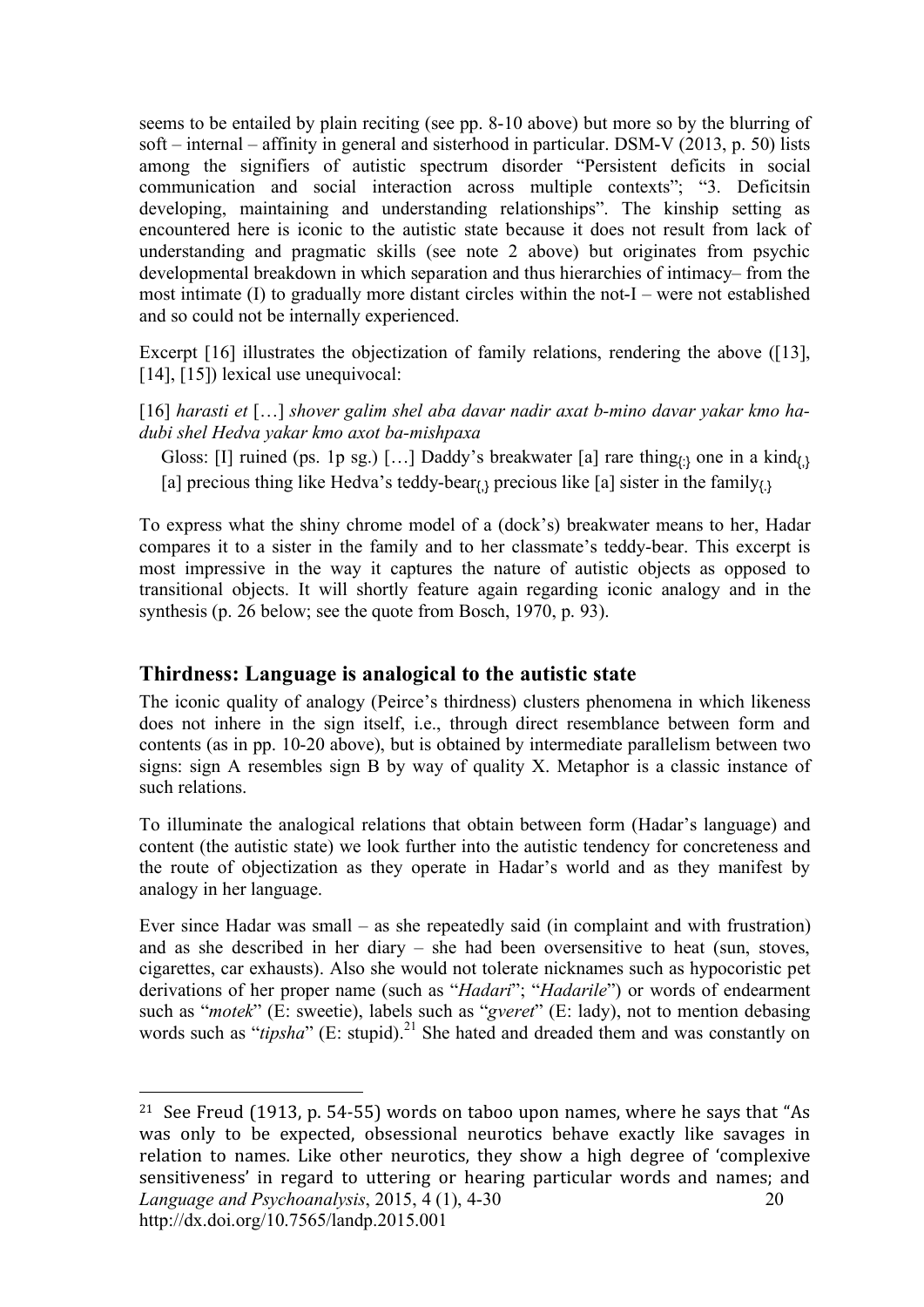guard doing all she could to avoid sensing heat or hearing such words (at times, she would deliberately provoke such situations as an excuse to burst out, ruin an event or draw attention). As Hadar portrays in the following four excerpts, words sting and penetrate, thus, in the same way as heat, forming a threat to the shield".

[17] […] *ha-shemesh ba-xuc yom shel kayic xamsin meod xam 35 maalot kmo erec micrayim ha-sipur shel pesax yeciat micrayim ba-hagada shel pesax ose li dkira ba-yad soref li ba-haref kmo maxat sika xada mashke im gazim bira soda tempo ambatia xama rotaxat akica shel dvora dabur* 

Gloss: The sun outside: [a] summery day $_{\{3\}}$  heat-wave $_{\{3\}}$  very warm 35 centigrade like Egypt countryside the story of Passover $_{\{\} }$  exodus from Egypt $_{\{\} }$  Passover legend $_{\{\} }$ makes (=causes, no subject, possibly referring back to the sun) a prick in the hand $_{1}$ burns my back/neckline like<sub>{:}</sub> [a] needle<sub>{:}</sub> [a] sharp pin<sub>{:}</sub> carbonated beverage<sub>{:}</sub> bear<sub>{:}</sub> soda<sub> ${j}$ </sub> Tempo (generic use of the trade name of an Israeli soda brand)  ${j}$  hot boiling bath  $_{\text{~{and}}}$  [a] sting of [a] bee  $_{\text{~{or}}}$  [a] hornet<sub>{.}</sub><sup>22</sup>

[18] *lakaxti ugiot shokolad asa li ba-lashon kmo motek kaasher hayiti ktana baxiti cavtu oti amru li motek*

Gloss: [I] took (ps. 1p sg.) chocolate biscuits  $_{\{this/they\}}$  made (=caused, ps. 3p sg.) me (object of main verb missing) in the tongue{. / this is} like {verb or action missing}{the word "} sweetie<sup>{"}</sup><sub>{\dota}</sub> when [I] was (ps. 1p sg) small<sub>{.</sub> / and} [I] cried (ps. 1p sg.) {because} pinched me (subjectless – ps. 3p pl. imprs.) me  $_{\text{{and/or}}}$  said (ibid.) to me $_{\text{c}}$  expressive .}

[19] *ani yashavti ba-salon raiti toxnit l-yeladim hayta mila ba-ot tet ani haxi sonet kmo eizo dkira shel maxat caakti mi-ze ad lev ha-shamayim* 

Gloss: I (explicit subject) sat (ps. 1p sg.) in the lounge [I] saw (watched, ps. 1p sg.) [a] program for children{.} there was [a] word with the letter *tet* (to avoid uttering "forbidden" words Hadar used to refer to them by their initial letter, she here alludes to the word "*tipsha*" E: stupid)  $_{\{which\}}$  I hate (prtc. fm. sg.) most $_{\{1\}}$   $_{\{this\}$  felt $_{\{l\}}$  like some prick of [a] needle<sub> $\Omega$ </sub> [I] screamed (ps. 1p sg.) from this (as a result) to high heaven<sub> $\Omega$ </sub>

[20] […] *ha-xom shel ha-mitbax kmo cvita ba-yad o cbitat xiba* 

Gloss: The heat of the kitchen  $_{\{is\}}$  like [a] pinch in the hand or [an] affection pinch<sub>{.}</sub>

The four excerpts lay out the analogical shift between physical sensations (such as heat or a prick) and words. The analogy goes through physical penetration and the existential threat to the fictive frail shield. This parallelism is the outcome of the objectization of words, the iconic sensory perception of sounds – words – as concrete physical objects. But the above words reveal that an additional layer of objectization takes place, and this

*Language and Psychoanalysis*, 2015, 4 (1), 4-30 http://dx.doi.org/10.7565/landp.2015.001

their attitude towards their own names imposes numerous, and often serious, inhibitions
upon
them".

<sup>&</sup>lt;sup>22</sup> On the apparent absence of conjunctions and punctuation marks and the lack of coherence
see
pp.
16‐18
above.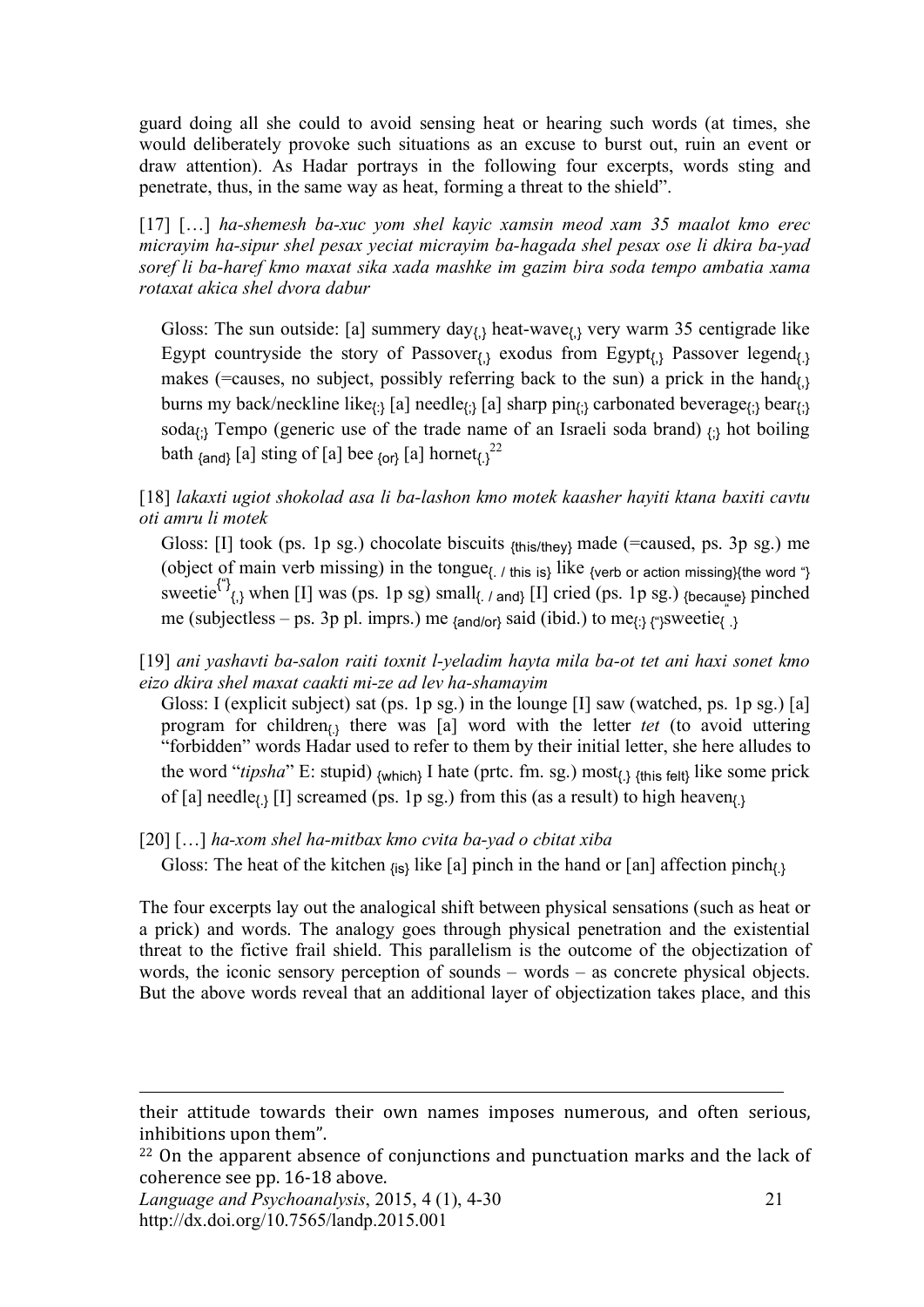is the materialization of emotions as concrete external objects: sharp, hard and physically penetrating, and not as psychic-internal soft experiences, such as pain or humiliation.<sup>23</sup>

Excerpts [1], [18] and [20] provide a connection to the succession of events that led to the associations emerging in the iconic-metonymic shifts. In these excerpts Hadar alludes to physical pinching (a child's cheek) as a way of showing affection, probably occasionally accompanied by verbal expressions such as pet names. Hadar often expressed her belief that an early experience (aged two, see note 3 above) of shock evoked by a brutal injection had caused her autism.<sup>24</sup> The affectionate pinch like the unexpected vaccination (see [1]) were both intrusive acts performed by adults, who instead of protecting her, let her down by brutally penetrating her young fragile shield. Through objectization these traumatic experiences were analogically extended to any sudden sense of intrusion (as listed in excerpt [17]).

The high register language, most apparent in the intensive use of idioms, strongly associated with the speech of Asperger individuals has puzzled researchers. The central characteristics of idioms, propagating their use in mundane (non-pathological) registers, are the fact that they are memorized, frozen collocations (not generated by the speaker) and carried over from past cultural heritage (which also explains their figurative vocabulary). Despite the object-based attraction of some persons with autism to sounds (see below) the salience of idioms in the speech of Asperger and other individuals with autism spectrum disorder has nothing to do with esthetic sensitivity or preference (such as hyperlexia). It is the outcome of their iconic use of ready-made segments. This explains why these speakers equally recite slang or even texts in foreign languages (see e.g., Kanner, 1943, p. 238). It is most striking that the non-pathologic sociolinguistic use of idioms and formulaic speech, namely, the speaker's choice in a particular setting of cited segments rather than her own speech, communicates her being part of that heritage and setting (see e.g., Chetrit, 1995). The noteworthy citing of idioms, of other's utterances and the rigid use of formulaic speech in verbal individuals with autism spectrum disorder communicates a break, starting from her most intimate circle, namely herself, up to society as a whole.

But, specifically, regarding idioms, it is not only citing that propagates their use by verbal persons with autism, but it is their phraseological quality, namely the gap between their idiomatic figurative meaning and the joint meaning of their constituents (literal meaning).

Hadar incorporates many idioms into her speech and writing. Idioms such as "a smile on the face from ear to ear" (in fact two separate idioms joined) (likewise see "grumble cry shriek scream to high heaven" [6], [17] below) are perceived and introduced in their

<sup>23</sup> The
similarities
between
this
iconic
objectization
and
the
phenomenon
of
nominal realism,
the
nature
of
the
particular
words
(see
Segal,
1957)
and
the
matter
of
taboo words, are beyond the scope of this article (see note 21 above).

<sup>&</sup>lt;sup>24</sup> It could well be that the vaccination incident to which Hadar alludes ([1]) was traumatic
not
so
much
because
of
the
nurse
but
due
to
the
traumatic
tearing
of
the mother‐child
symbiosis
facing
her
own
mother
letting
her
down
as
she
merely
stood by
 leaving
 her
 helpless.
 This
 is
 another
 case
 (see
 note
 12
 above)
 in
 which
 Hadar refers to her autistic state. It seems particularly interesting, as it might shed new light on the ongoing debate concerning association between MMR vaccination and autism
(see
e.g.,
Richler
et
al.,
2006
and
see
also
Kanner,
1943,
pp.
244‐245).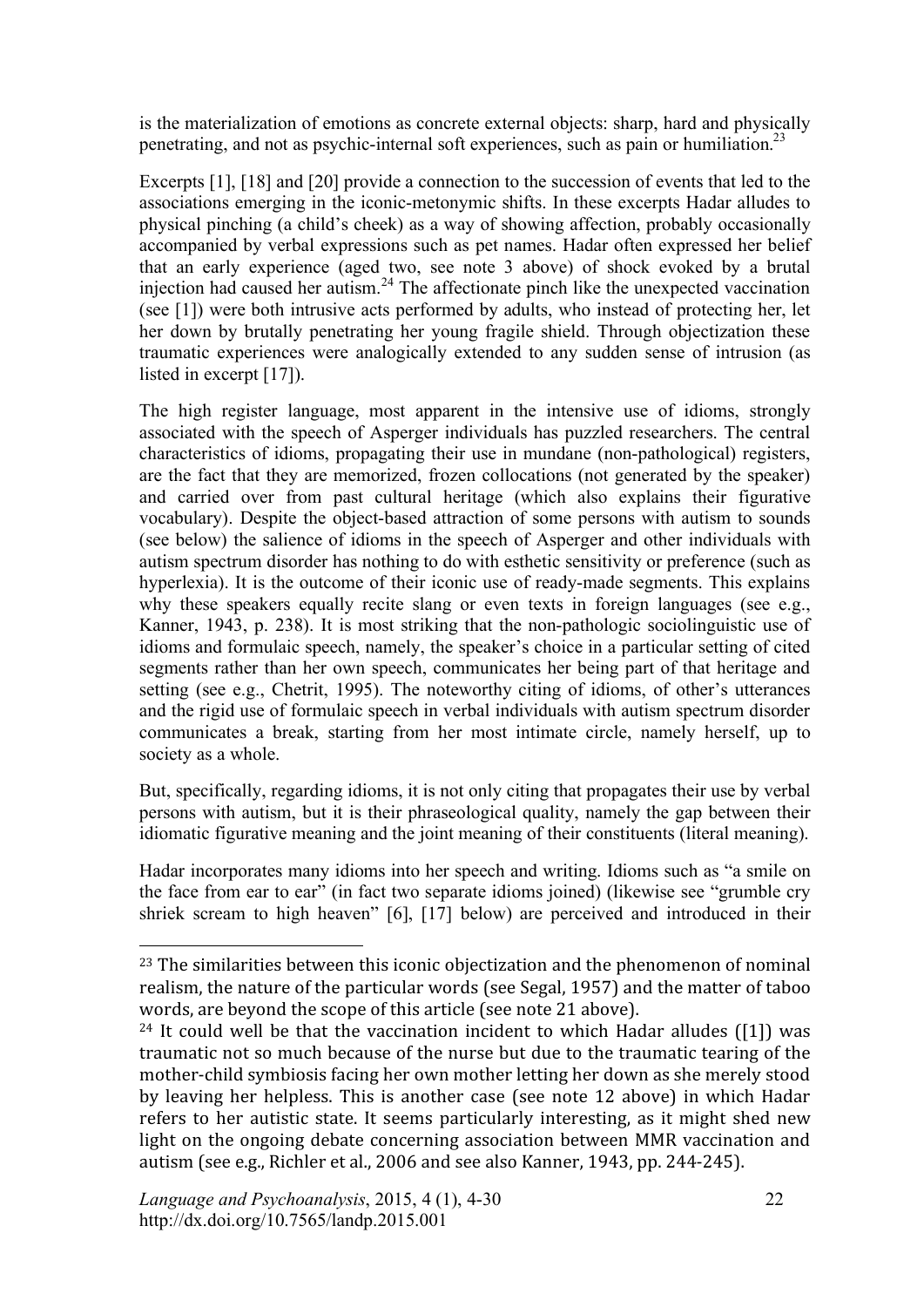literal meaning. The autistic speaker performs a reverse analogy, from the idiom back to the constituents. The reverse analogy iconically conveys, through objectization and concreteness, the autistic intake of the external.

Moreover, literal – concrete – handling of idioms expressing emotions and internal states, e.g., "a smile from ear to ear", is in line with Temple Grandin's recollection regarding her social skills training, when her aunt labeled each facial expression appearing on photos of Temple with the appropriate emotion-word. Temple's aunt used these to direct Temple, e.g., when the mouth spreads upwards this means that the person is happy, and if downwards she is sad, etc (see [12] above).

We conclude this discussion of analogical iconicity following the objectization of words by pointing out that very early on (between age 5 and 9) Hadar made up about a dozen neologisms that served her from then on to refer to states for which one would conventionally use emotion words. Hadar generated these neologisms<sup>25</sup> using two strategies: one was by distorting English words<sup>26</sup> as in "*idevel*" to denote terrifying incidences, originating no doubt from the word "devil"; "*pik*" to denote the sense of sharp and stunning penetration, coming from "prick", and "*rodingdan*g" after "rod" (smooth and shiny) denoting something (not necessarily tangible) to be enthusiastic about.<sup>27</sup> The second group of neologisms bore no etymological relation to either existing English or Hebrew words; they were made up from scratch on the basis of secondary phonetic iconicity: back – grave – vowels  $(\mathcal{C}_0$  and  $\mathcal{C}_1$ ) for the expression of negative horrific feelings (e.g., "*iguzi*"<sup>28</sup> for a dancing shade reflected at night from a distant lampshade) and front high vowels (mainly "*i*") for positive ones (e.g., "*chipichipi*" her sister's sore toe which amused her). Such expressive sound symbolism accords with linguistic literature (for overview see Jakobson and Waugh, 1987, pp. 181-198) but seems counterintuitive to typical autistic clinging – as Amir's (2014; and see above) inverse organ-point - to the hard i.e., consonants (and not soft - i.e., vowels). "*Rodingdang*" explained above could serve to settle this seeming discrepancy. To derive this neologism Hadar added repetitive stop (plosive) consonants to the (given) base "rod" alternating vowels: "*i*" and "*a*". The resulting sound pattern accords with Hebrew (Semitic root and pattern formation) function of the vowels (rather than consonants) as the organ-point carrying the semantic variation of meaning. From a psychological perspective, the word "*rodingdang*" starting with the iconic "*o*" vowel (expressing graveness), moving on to "*i*" (signaling cheerfulness) may reflect the uncanny autistic state by analogical iconicity: as mentioned Hadar was hypersensitive to heat, and her idiosyncratic autistic objects (hard and shiny) were themselves sources of heat: car exhausts, toast racks, candlesticks, or taps which being made from metal attracted – and so released – heat. The sound symbolism and the intricate relations between the hard stops (consonants) and the soft vowels in

<sup>&</sup>lt;sup>25</sup> It is interesting to note that the term "neologism" originated in the context of abnormalcy. Webster's dictionary states: "a usually compound word coined by a psychotic
and
meaningless
to
the
hearer"
(Gove,
1986,
p.
1516)
and
see
Freud,
1900 p.
296
fn.
2.

<sup>&</sup>lt;sup>26</sup> Hadar was raised bi-lingually in Hebrew and in English. Living in Israel Hebrew was
her
dominant
language
out
of
home.
Yet,
she
often
mixed
these
languages
both orally
and
in
writing.

<sup>&</sup>lt;sup>27</sup> See excerpt  $[16]$  and the discussion on pp. 24-27 below concerning autistic objects.

<sup>&</sup>lt;sup>28</sup> The recurrent final "*i*" acts as the Hebrew adjectival suffix.

*Language and Psychoanalysis*, 2015, 4 (1), 4-30 http://dx.doi.org/10.7565/landp.2015.001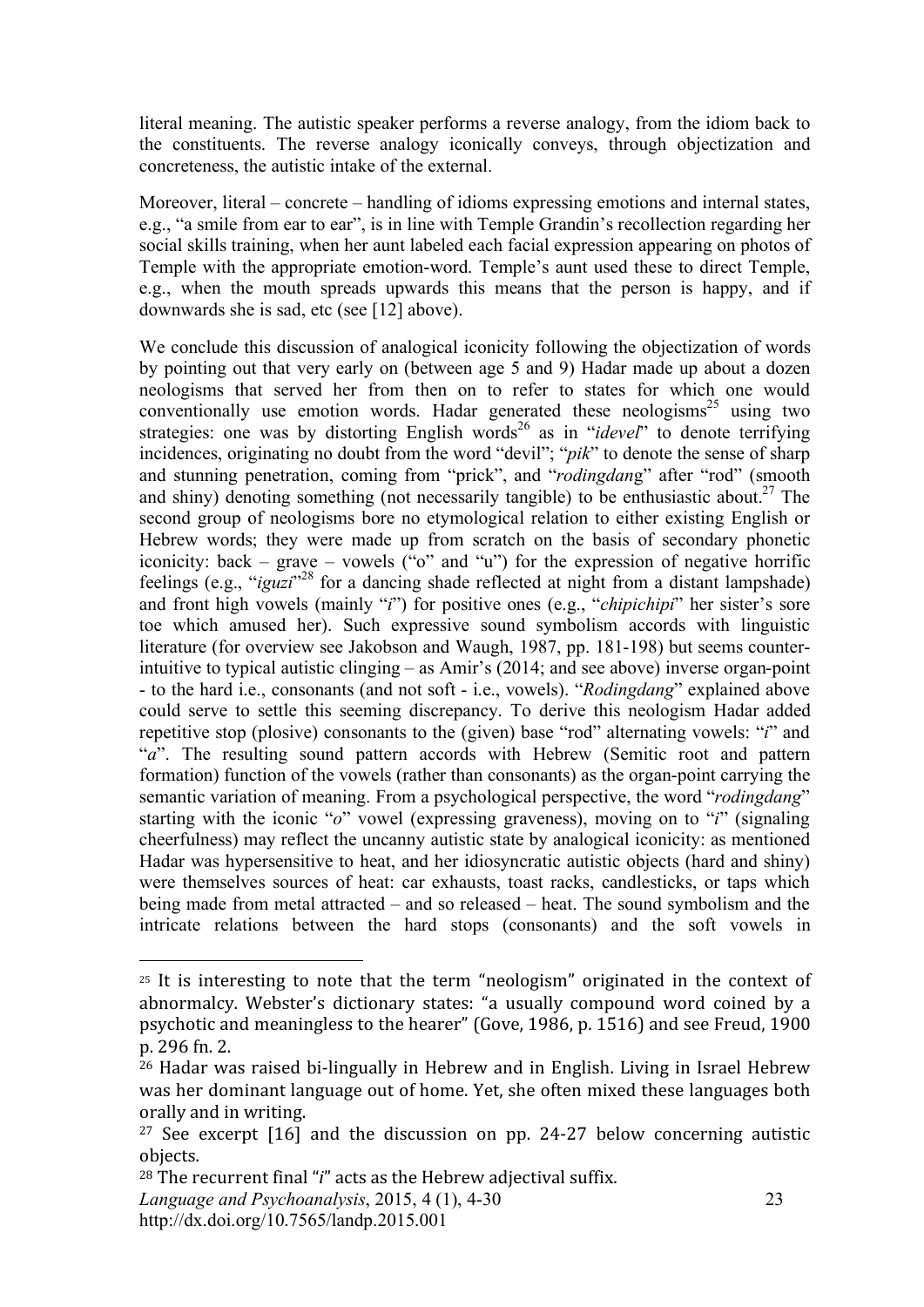"*rodingdang*" iconically reflect the uncanny attraction and dread (Freud's "*Scheu*") such objects entailed. <sup>29</sup>

The seeming antinomy between the creative faculties manifested in neologisms and the manifest renewal in general and imaginary play in particular, said to be blocked for persons with autism, is settled if we bring to mind that typically developing young children make up words out of ignorance (being unfamiliar with the conventional lexicon). As the children get familiar with the conventional – adult – words they give up these private words. Older autistic persons seem to be stack freezing the first stage: they go on using these childish neologisms, not replacing them – as anticipated – by the common words on the one hand and not generating more neologisms on the other. Their continued use of their infant neologisms is rudimental of what Tustin (1992, p. 188) describes, regarding autistic objects, as "the result of primary creativity having gone wrong".

A discussion of sound symbolism concludes our overview of analogic iconicity along with an overview, findings and analysis of the different types and examples of linguistic iconicity in the data.

# **A synthesis of autistic iconic speech and the autistic etiology**

We devoted the previous section (pp. 7-24) to the analysis of typical autistic language behaviors, from muteness as pure icon, through echolalia, to grammatical and semantic characteristics demonstrating similarity (secondness) and analogy (thirdness) to autistic states.

Unsurprisingly the DSM outlines diagnosis and assessment criteria for mental disorders, but looks into etiology issues (such as genetic or circumstantial information) only to the extent this is required to either support or rule out diagnosis. This is true for the DSM in general and in the case of ASD in particular (see note 2 above). The DSM-V's denominators helped us detect manifestations of linguistic signifiers in Hadar's writings and analyze them locally; it helped us identify the nature of their iconicity and explain them as such.

Having identified these iconic pathologies from a linguistic-iconic perspective, a step forward is now taken by integrating the findings into a comprehensive picture in light of the autistic etiology.

<sup>29</sup> Occelli
et
al.
(2013)
found
that
people
with
autistic
spectrum
disorder
performed just above chance in the classic Maluma-Tacket test (a test matching twodimensional visual images with nonsense words). Bearing in mind autistic prevalence of visual perception, this seems surprising. It could well result from clinging to a single sound as inverse organ-point (see Amir, 2014), and ignoring its effect in interaction with complementary sounds (such as stop vs. liquids; hard vs. soft), or to methodological shortcomings when administrating artificially structured experiments to people with ASD (this critic also concerns Kasher and Meilijson's (1996)
paper
and
their
reliance
on
empirical
studies
in
particular).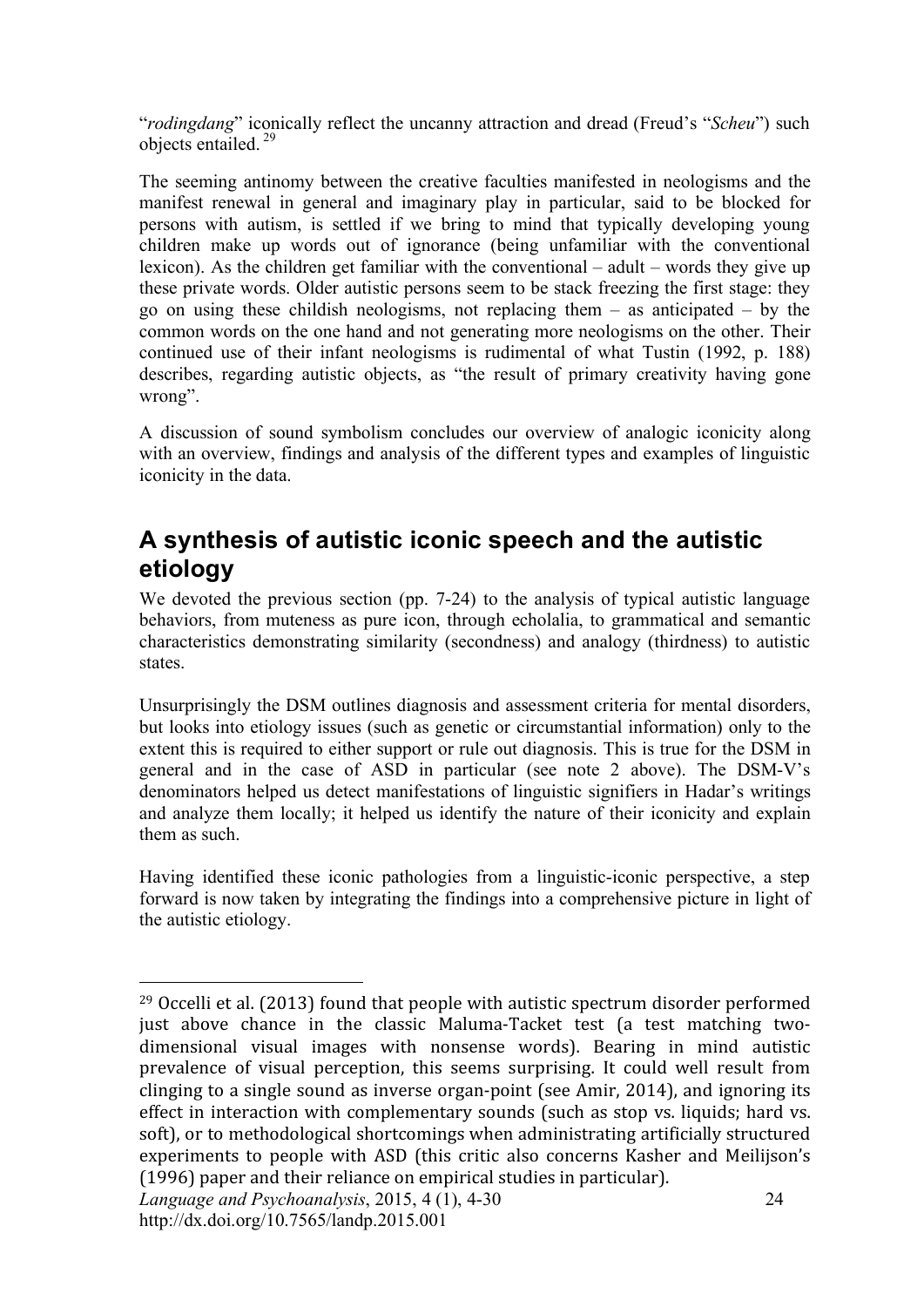In regard to speaking individuals with ASD DSM-V (2013, p. 53) states that "[e]ven when formal language skills (e.g., vocabulary, grammar) are intact, the use of language for reciprocal social communication is impaired". Scholars raise serious doubts concerning the likelihood that autistic speech can truly be intact. Pragmatic and conceptual intactness should be considered an additional phase between the two types of intactness outlined in the quoted reservation from the DSM: language skills and the communicative-social use of language. Mismatches, such as the cases outlined above (pp. 7-24) (co-reference between the personal pronoun and the denoted referent) or the conceptualization following (internal) discrimination between "friend" and "relative" come neither under language skills nor under communicative-social use of language. They stem from the autistic state of being interfering with the pragmatic and conceptual phase of language. The issue at hand is not the lack of linguistic competence or cognitive deficits blocking understanding. Labeling such behavior as odd is justified when compared not with regular speech but with typically developed differentiation between Inot-I and more so with non-pathologic psychic development. As stated at the start, attempting to understand (prior to intervention and healing) autistic linguistic behavior from a semiotic-iconic perspective, mutism appears the pure iconic mode of the autistic experience (see also Kanner, 1943, p. 244; Amir, 2014, p. 79). For the person with autism, blocked from early normal psychological development by an abnormal fusion with the mother and lacking a background presence of primary identification (see Tustin 1992, p. 33), language and interaction are not authentic to her inner psychic state. As the person with autism fails to proceed<sup>30</sup> to mature, healthy separation and intimacy (I not-I) any engagement in language is altogether odd.

This is why the authentic language of speakers with autism (those who do speak) is  $$ following Amir's words (2014, referring to various psychic languages) – "an attack on language", embodying an ever-suspended state of being cut-off from pathological symbiosis without maturely arriving at individuation. Such language is thus omnipotent. Lacking dyadic object relations, it cannot connect. This results in a language detached from self (I's inner world); the language of a speaker who is not motivated by the experience of absence (I not-I separation, see the quote from Amir, 2014, p. 1, on p. 7 above), and so a language that does not communicate (the I to the not-I).

To delve into the autistic authenticity of the non-authentic – odd – use of language (and language behavior) we look at excerpt [21] (Illustration 1):

[21] […] *baxiti lama yacaati adam lama noladti adam raciti lihyot buba o kelev caacua o sil o misxak yeladim o davar asu oto b-beit-xaroshet mi-xomer* […]

Gloss: [I] cried (ps. 1p sg.)<sub> $\{\}$ </sub> ( $\gamma$ why did [I] come out (=emerge, ps. 1p sg.) a humanbeing<sub>{?}</sub> why was [I] born (ps. 1p sg.) [a] human-being<sub>{?}{".}</sub> [I] wanted (ps. 1p sg.) to be  $[a]$  doll or  $[a]$  toy dog or  $[a]$  seal (in English,  $=$  seal toy) or children's game or a thing  $_{\text{that}}$  it was made (subjectless ps. 3p pl. impers.) in a factory out of material [...]

Things – artifacts – are static: they lack the capacity to feel, interact (with an inner self as well as with  $\overline{a}$ <sup>30</sup> That is only individuals clinically diagnosed with ASD and not individuals diagnosed for other impairments (e.g. physical) Grganic, mental Language and Psychoanalysis, 2015, 25 http://dx.doi.org/10.7565/landp.2015.0  $\sqrt{2}$ 

 $\sqrt{2}$ 

 $\sqrt{110}$ 

 $\sqrt{2}$ 

 $\overline{\wedge}$   $\overline{\wedge}$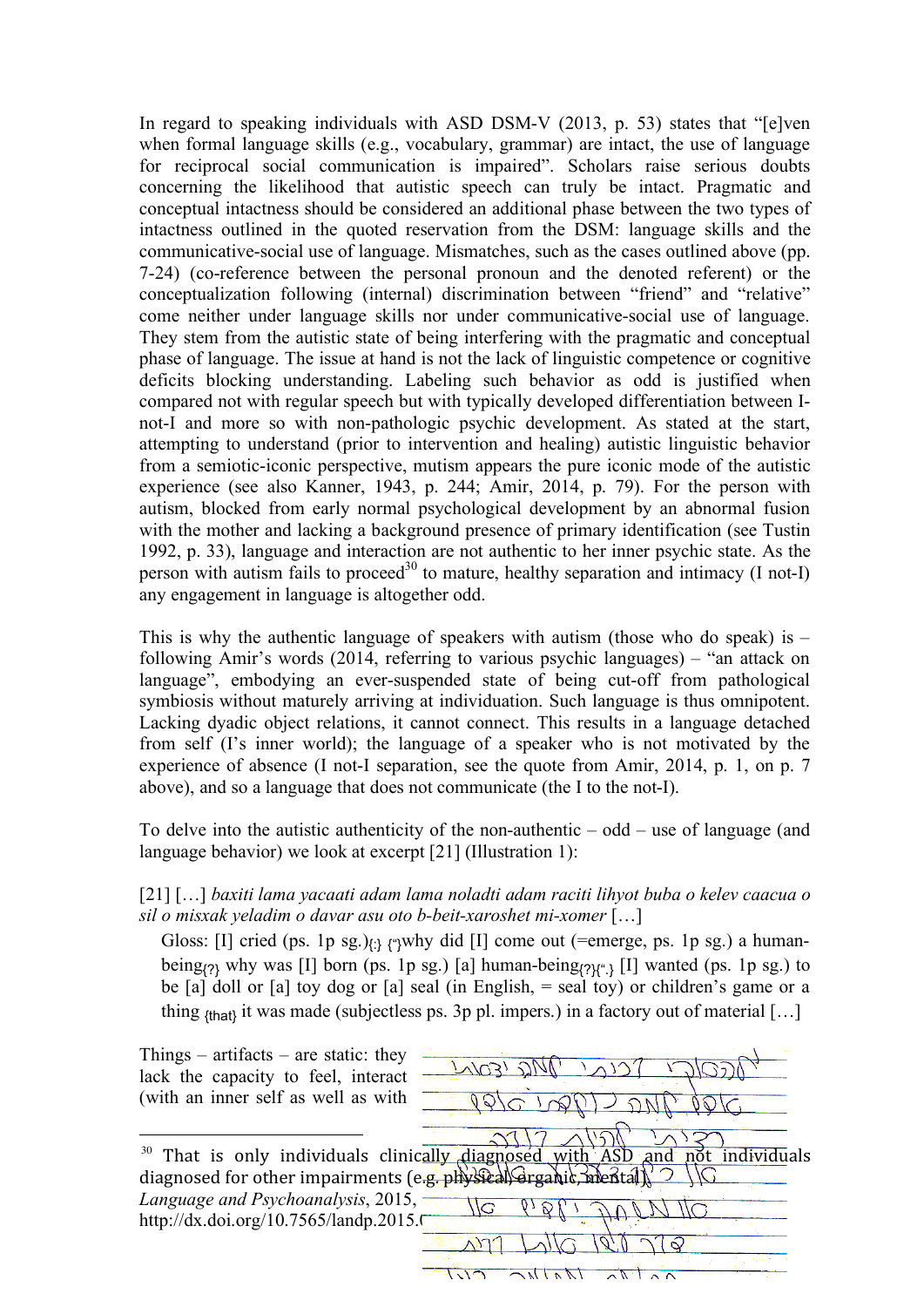the not-I) and accordingly, they do not adjust and grow. As shown, the language –form and content – of persons with autism authentically iconizes their state as objects rather than living persons. Examining the list detailed in excerpt [21] further reveals this iconicity: dolls and toys are artificially manufactured things, but like the autistic experience (and language) they mimic, and thus they belong in the realm of the animateinanimate. This brings us back to the autistic objects discussed following excerpt [16]. Scholars and caretakers have noticed the early preference of toddlers and children with autism for hard inanimate objects over Winnicott's "transitional objects". Tustin (1992, pp. 111-126) describes "autistic objects" as sensation-dominated objects particular to each individual child, who uses them obsessively in idiosyncratic ways, which also differ from the function for which they were manufactured and intended. Due to the rigid sensory and static quality of autistic objects play and fantasy are blocked and so they impair mental development. Tustin continues, "the main purpose of autistic objects is to shut out menaces which threaten bodily attack" (p. 115, see also Kanner, 1943, pp. 246- 250; Amir, 2014, pp. 67-90). Hardness, when detached and emptied from softness, (a denominator of autistic objects) constitutes an illusive pseudo-protection. This yields omnipotence that stops the child from seeking contact with people. This description of autistic objects highlights how they are the reverse of transitional objects: the latter serve as a bridge to reality whereas the pathological use of the former acts like a barrier to it. Moreover, being inanimate inflexible objects they tend to break irreparably, an experience that blocks the child's prospect of growth and recovery. This dead-end, according to Tustin, is the source of the psychotic child's despair (p. 121, see also the quote from Tustin, p. 24 above, and see also Amir, 2014, pp. 70-72).

Bosch (1970, p. 93) points out that "autistic children are disturbed in their relationship with other people but not with things, and that this relationship with things has been transferred to people" (but see p. 105). In light of excerpts [16] and [21] it seems that this relationship with things is not merely transferred to people in general, but first and foremost to the autistic (impaired) self. As claimed above regarding autistic language, which is never completely free of oddities, this psychic-constitutional endowment affects and so disturbs all perceptions and relations. Being cut off from the animate-inanimate distinction not only objectizes and concretizes everything (self, other people as well as language) but as Bosch (1970, p. 106) claims, this in turn distorts her relation with things, as the hard complementing the soft. Tustin (1992, pp. 92-134) points out the formative developmental role of tolerating the fact that both soft and hard are "me" experiences, which enables coming to terms with the conflicting pleasure principle and reality principle, thus getting primary differentiation and integration going.

Hadar used language to express her resentment of being born human rather than inanimate: a substance artificially manufactured [21]. This is not a matter of preference but an authentic reflection of the autistic etiology manifested in objectization. On several pages, where Hadar spells out the differences between the course of her life and that of her two twin sisters, she mentions that she did not – and will not – get married. She then narrates her vision of a normal life: she would have a husband, children and a house/home with taps, a toast rack and shiny candlesticks. This as [16] illuminates is an identification of soft inner relations, which in the case of Hadar is typically experienced by and among people with hard concrete objects. Moreover, Hadar's inventory of home life poignantly demonstrates the distorted identification of possessing things (hard artifacts) with intimacy (soft compassionate coupling, family bond and home partnership).

*Language and Psychoanalysis*, 2015, 4 (1), 4-30 http://dx.doi.org/10.7565/landp.2015.001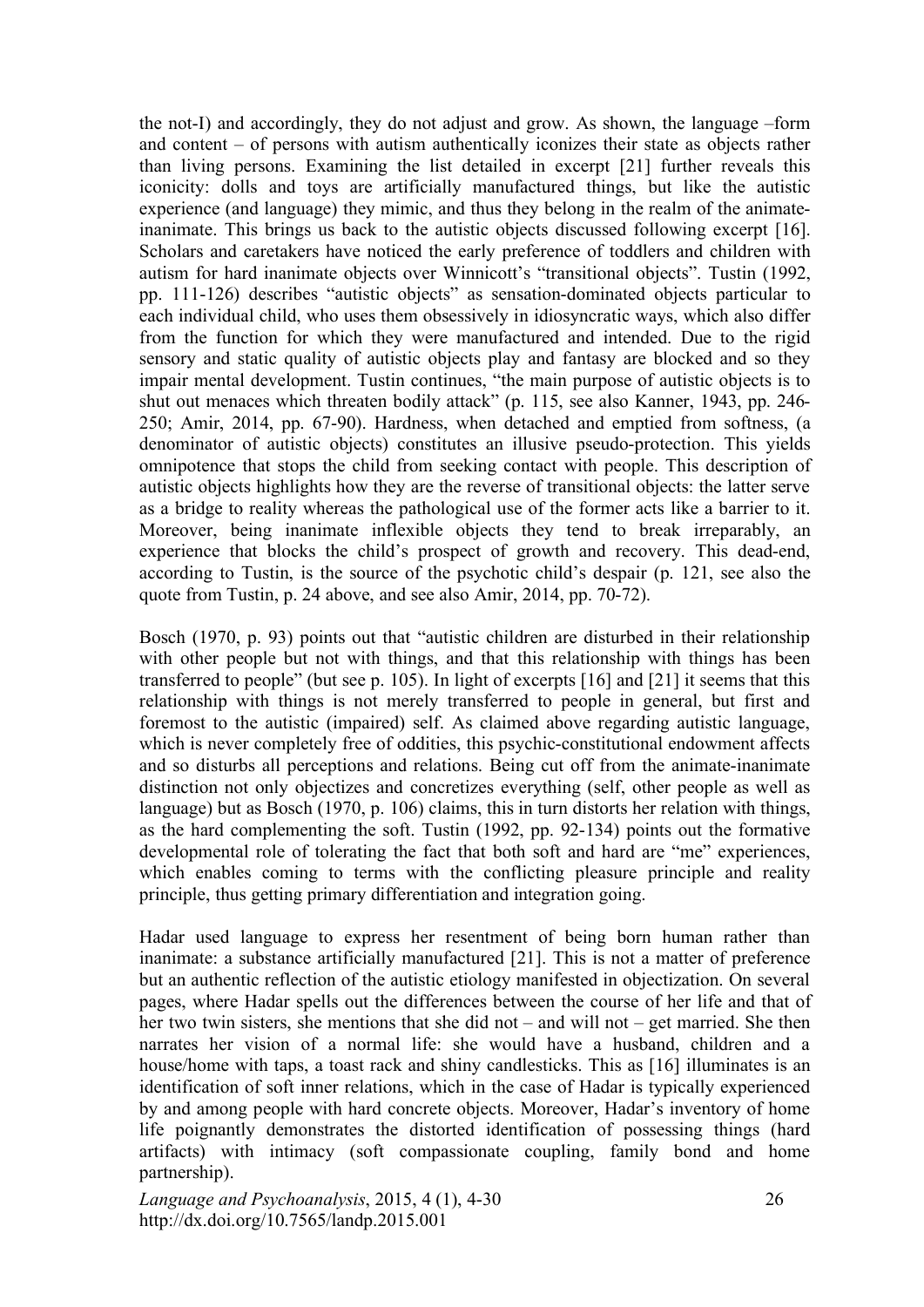Dana Amir (2014) identifies concrete language and pseudo language as two fundamental non-languages that negate language, as an attack on linkage (communication). For lack of space, we must abridge Amir's elaborate and most relevant account. Amir characterizes concrete language as a functional, yet emotionally meaningless language, resulting from a hollow mother-infant unit, lacking "a substratum upon which a child can establish a private language or an experience of an 'I'". Pseudo language, says Amir, emerges from "a mother-tongue [that] was unable to give any object a stable and unambiguous status", and so its function is to "[empty] language of its ability to illuminate distinctness. Blurring the limit between self and other is in the service of both the refusal to see the other as well as the refusal to see oneself" (2014, pp. 6-9). Regarding both pseudo language and concrete language, Amir (2014, p. 3) maintains, "the lack of emotional authentic language is the enactment of an unbearable primary bond" (see also Asperger 1944, p. 70). The autistic linguistic behavior outlined here on the basis of Hadar's writings emerges as a non-language characteristically merging pseudo language and concrete language, thus mirroring how hypersensitivity and detachment dwell together in the autistic state. Mutism is the most authentic – and iconic – mode enacting the traumatic autistic rupture of the delusory symbiotic state and what Tustin (1992, p. 12) describes as *a state not fully born*. In this premature frail encapsulation the counter-iconic use of language is in itself a pseudo use: "a language one can use to speak – but not to converse with" (Amir, 2014, p. 10). Detached from soft inner meaning and dealt with by means of objectization, the content materializes as concrete language.

It must be noted that it is not the wording that counts, but the idiosyncratic context and circumstances in which the specific utterance appears. The very same word or phrase may either reflect concreteness or manifest pseudolangauge; at times it is an appearance of reluctant communication while at other times it may underwrite rigid compulsive behavior that comes to struggle against the feelings of void associated with traumatic separation, or serves to act as an assuring holding envelope. In yet other cases, like the idiom and formulaic speech, pseudo-language assumes the language of the other where inner speech is expected, simultaneously reflecting rigidness and objectization. Hadar did not use first person pronouns or articles when referring to others; except for formulaic, hence ritualized, letter writing patterns, she reserved second person pronouns and articles to herself, and as detailed, she used third person and proper name for all (self and others). Through restricting first and second person to herself, the concrete, emotionally hollow languages produces the I while the pseudo-speaker utters the second person.

## **Conclusion**

*Language and Psychoanalysis*, 2015, 4 (1), 4-30 http://dx.doi.org/10.7565/landp.2015.001 27 The oddities of autistic speech (grammatical, semantic, pragmatic, stylistic odd forms or mismatches) genuinely reflect the unnatural foundations of the interaction of the person with autism in general and her verbal communication in particular. Tustin (1992, p. 118), explaining the effect of the use of the pathological autistic object, in place of soft transitional objects, says that "such a child expects to do everything at the first attempt without any practice away from the actual situation". Language, as a mature substitute for bridging separation (I-not-I), finds the person with autism unprepared and displaced: she lacks the required conditions like for instance having passed through the developmental psychic stages and experiences that lead to separation and integration. The unsuccessful separation impairs the ability to confront loss, which in turn impairs motivation in general and interaction with the other in particular. This sequence of failures results in detached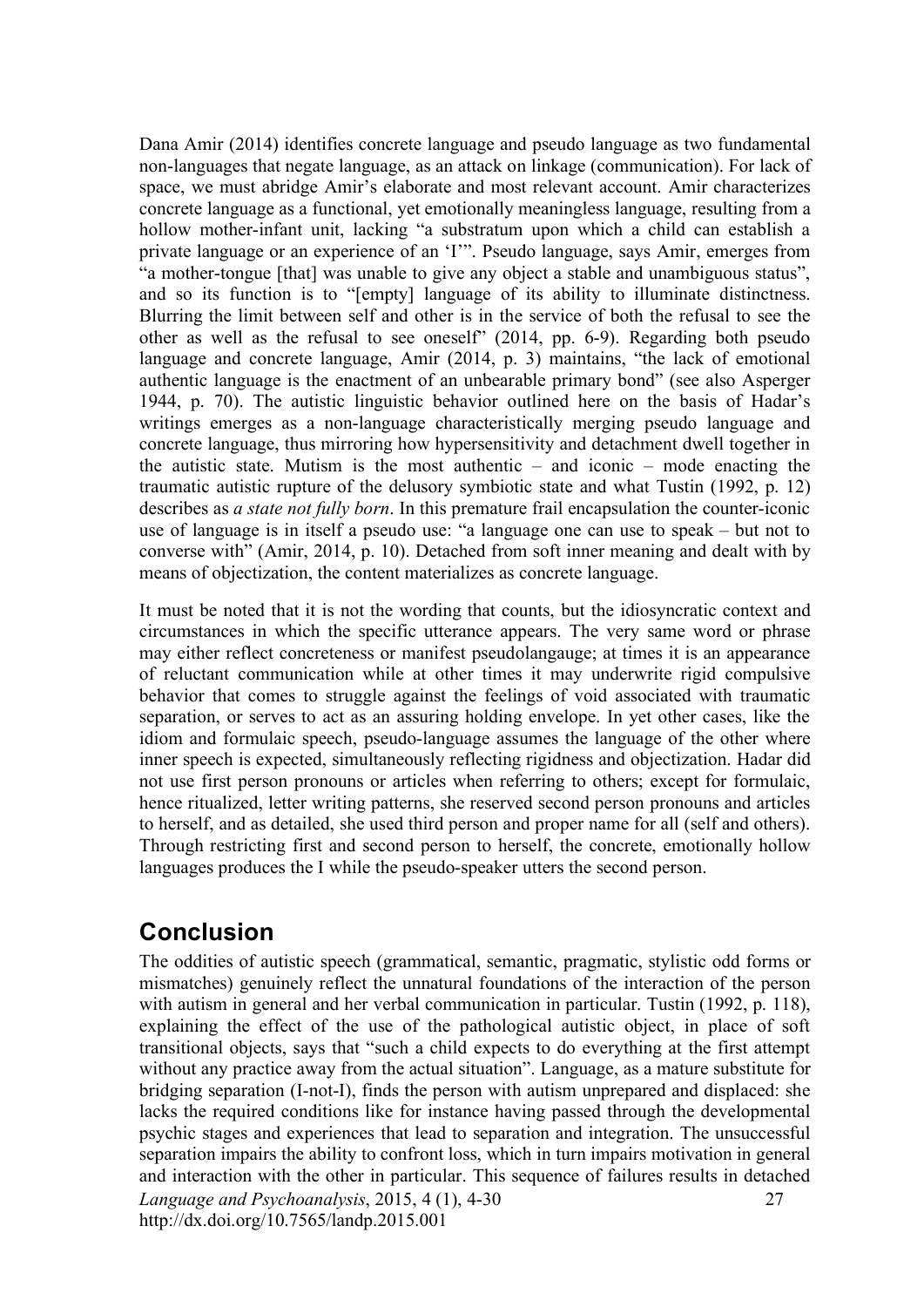non-communicative verbalization, in mimicking (a pseudo, not-I language), and in clinging to a hard, fixed, inanimate, concrete language devoid of soft inner contents. The particular speech of the autistic speaker authentically iconizes her inauthentic inanimate stance.

We are fortunate to have Hadar's diary and letters, and refer to Asperger's (1944, p. 67) observation that the autistic personality, despite many individual differences, is highly distinctive, in the hope that Hadar's unique legacy and the semiotic notion of iconicity have joined here to yield a productive fresh view of the order, or the authenticity, of the autistic verbal disorders.

# **Biographical Note**

Michal Ephratt is a professor in the Department of Hebrew Linguistics at the University of Haifa, Israel. The major focus of her efforts is in the study of silence as means of communication. Her research interests include also linguistic models in non-linguistic disciplines, particularly psychoanalysis, and language in real-life setting, such as verbal iconicity and personal given-names. She has published books and numerous articles, including:

- Ephratt Michal, "Linguistic, paralinguistic and extralinguistic speech and silence", *Journal of Pragmatics*, Vol. 43, 2011, pp. 2286-2307.
- Nadav Meir, Ephratt Michal, Rabin Stanley, Shiber Asher, "Names and Narcissism: A Clinical Perspective on How Parents Choose Names for Their Newborn", *Names*, Vol. 59(2), 2011, pp. 90-103.
- Ephratt Michal, "Grice's Cooperative Principle in the Psychoanalytic Setting", *The Psychoanalytic Review*, Vol. 101(6), 2014, pp. 815-845.
- Ephratt Michal, "The Minute-of-Silence as Solidarity and Individuation: A Conceptual Model of an Israeli Ritual", *Journal of Ritual Studies*, Vol. 29(1), 2015.
- Ephratt Michal, "What's in no-name?", *Onomstica Canadiana*, Vol. 94(1) 2015.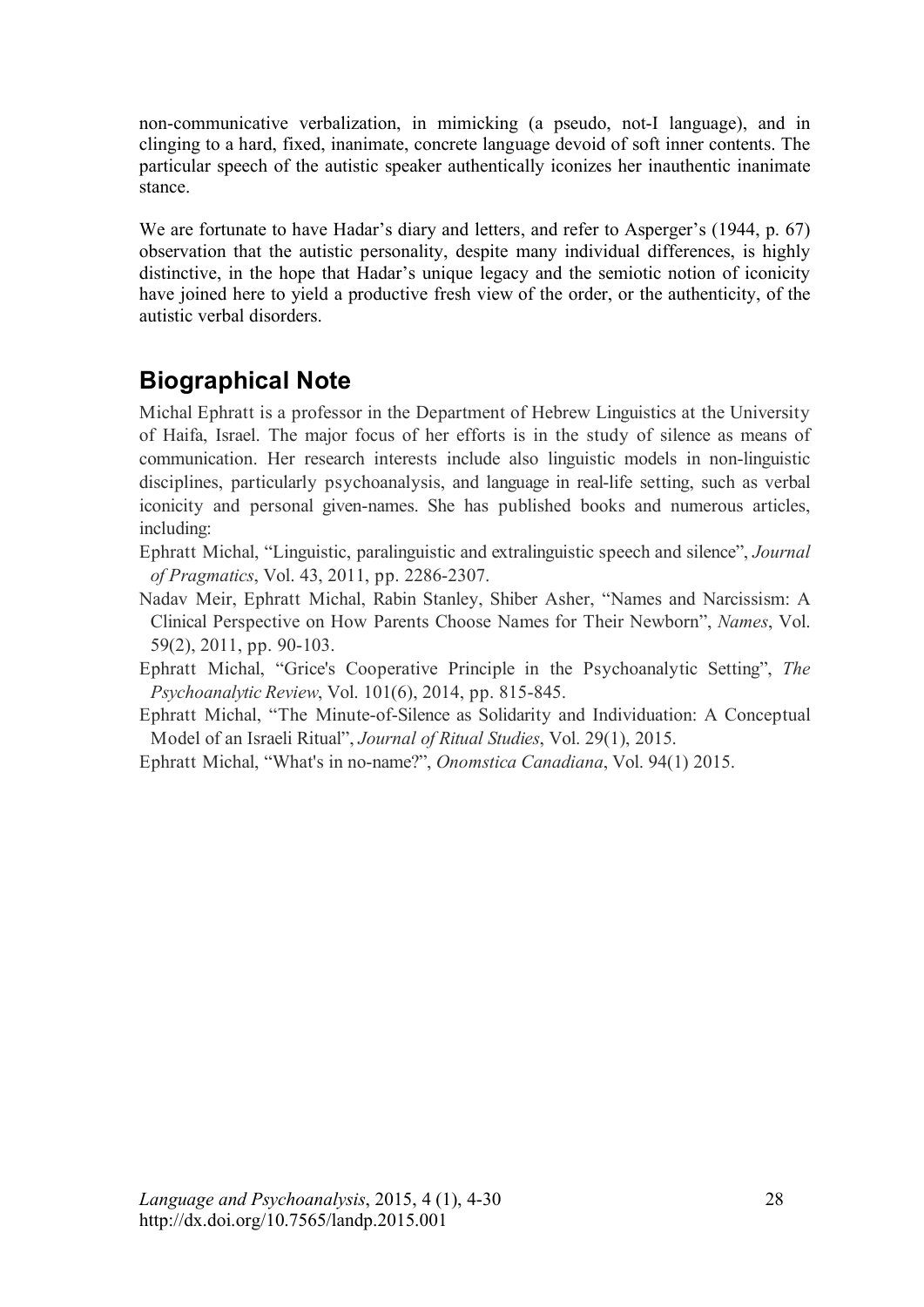## **References**

- Amir, D. (2014). *Cleft tongue: The language of psychic structures*. (M. Hadar Trans.). London, UK: Karnac Books.
- Asperger, H. (1944). 'Autistic psychopathy' in childhood (U. Frith Trans.). In U. Frith (Ed.) *Autism and Asperger syndrome* (1991, pp. 37-92). New York, NY: Cambridge University Press.
- Berman, R. A. (1985). The acquisition of Hebrew. In Slobin D. (Ed.), *Crosslinguistic study of language acquisition* (Vol. I, pp. 255-371). Hillsdale, NJ: Erlbaum.
- Bosch, G. (1970). *Infantile Autism* (Derek & Inge Jordan Trans.). New York, NY: Springer-Verlag.
- Chafe, W. L. (1976). Givenness, contrastiveness, definiteness, subjects, topics, and point of view. In C. N. Li (Ed.), *Subject and topic* (pp. 25-55). New York, NY: Academic Press.
- Chetrit, J. (1995). Dire proverbial et dire personnel. Pour une socio-pragmatique du proverbe. In Bat-Zeev Shyldkrot H. & L. Kupferman (Eds.), *Tendances récentes en linguistique française et générale* (pp. 121–133). Amsterdam, Netherland: John Benjamins.
- Clark, E. (1978). From gesture to word: On the natural history of deixis in language acquisition. In J. S. Bruner & A. Garton (Eds.), *Human growth and development: Wolfson College Lectures 1976* (pp. 85-120). Oxford, UK: Clarendon Press.
- Peirce, C. (1965). *The Collected papers of Charles Sanders Peirce* (1931-1966). Cambridge, MA: The Belknap Press of Harvard University Press.
- Cruttenden, A. (1977). The acquisition of personal pronouns and language 'simplification'. *Language and Speech*, *20*, 191-197.
- Davidovitch, M., Hemo, B., Manning-Courtney P., & Fombonne E. (2013). Prevalence and incidence of autism spectrum disorder in an Israeli population. *Journal of Autism and Developmental Disorders*, *43*, 785-793.
- DSM-V. (2013). *Diagnostic and Statistical Manual of Mental Disorders*. Arlington, VA: American Psychiatric Publishing.
- Freud, S. (1935). *The interpretation of dreams*, *S. E. 4-5*. London, UK: The Hogarth Press and the Institute of Psycho-analysis. (Original work published 1900).
- Freud, S. (1955). *Totem and taboo and other works*, *S. E. 8*. London, UK: The Hogarth Press and the Institute of Psycho-analysis. (Original work published 1913).
- Gove, P. B. (1986). *Webster's Third New International Dictionary unabridged.* Springfield, MA: Miriam Webster.
- Jakobson, R., & Waugh, L. R. (1987). *The sound shape of language*. Berlin, Germany: Walter De Gruyter.
- Kanner, L. (1943). Autistic disturbances of affective contact. *Nervous Child*, *2*, 217-250.
- Kasher, A., & S. Meilijson. (1996). Autism and pragmatics of language. *Incontri Cita Aperta*, *4/5*, 37-54.
- Keen, D. (2003). Communicative repair strategies and problem behaviours of children with autism. *International Journal of Disability, Development and Education*, *50*, 53-64.
- Lord C., & Spence, S. (2006). Autism spectrum disorder: Phenotype and diagnosis. In S. O. Moldin, & J. L. R Rubenstein. (Eds.), *Understanding autism: From basic neuroscience to treatment* (pp. 1–23). Londo, UK: Taylor & Francis Group.
- Occelli, V., Esposito, G., Venuti P., Arduino G. M., & Zampini, M. (2013). The taketemaluma phenomenon in autism spectrum disorders. *Perception*, *42*, 233-241.

*Language and Psychoanalysis*, 2015, 4 (1), 4-30 http://dx.doi.org/10.7565/landp.2015.001